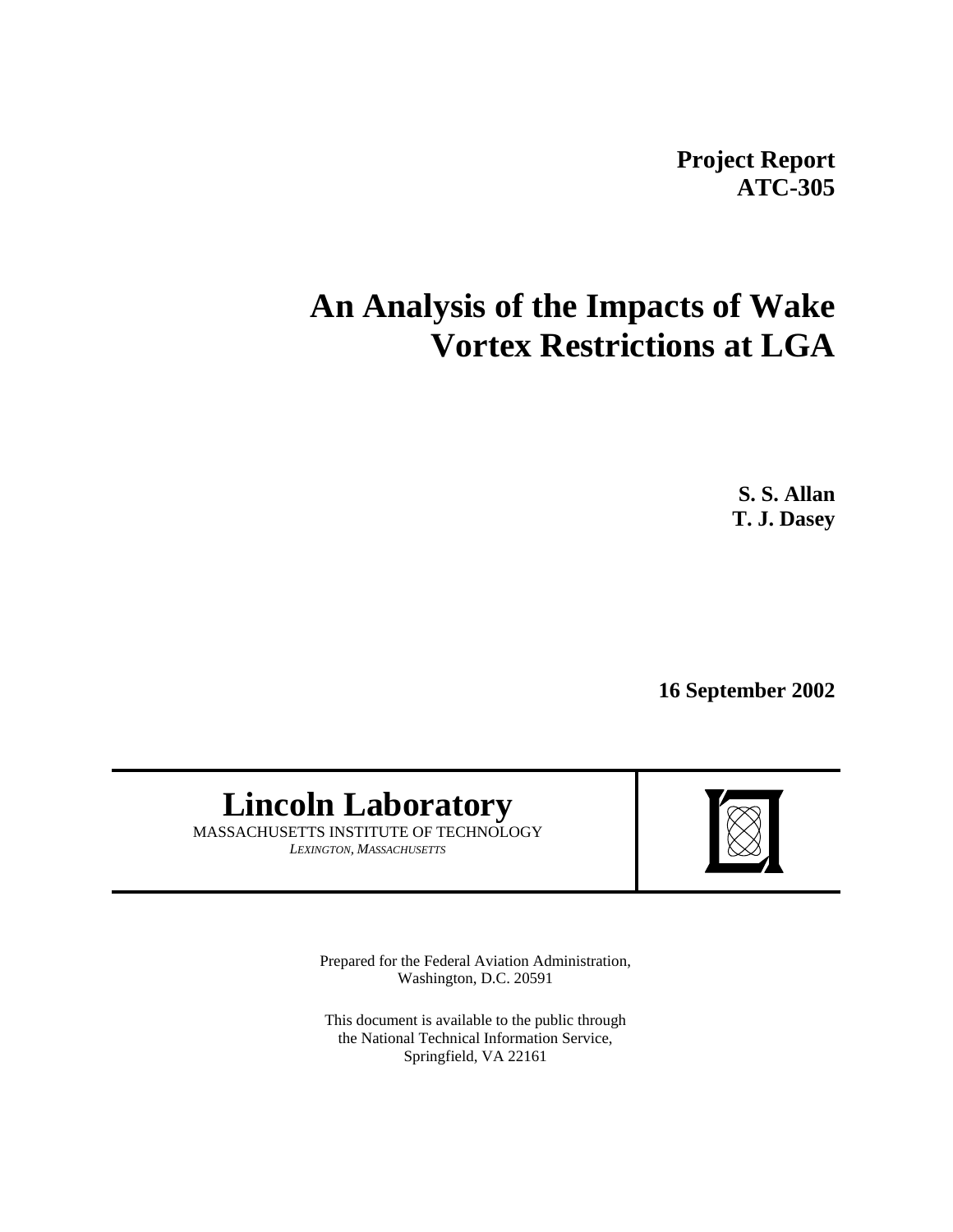This document is disseminated under the sponsorship of the Department of Transportation in the interest of information exchange. The United States Government assumes no liability for its contents or use thereof.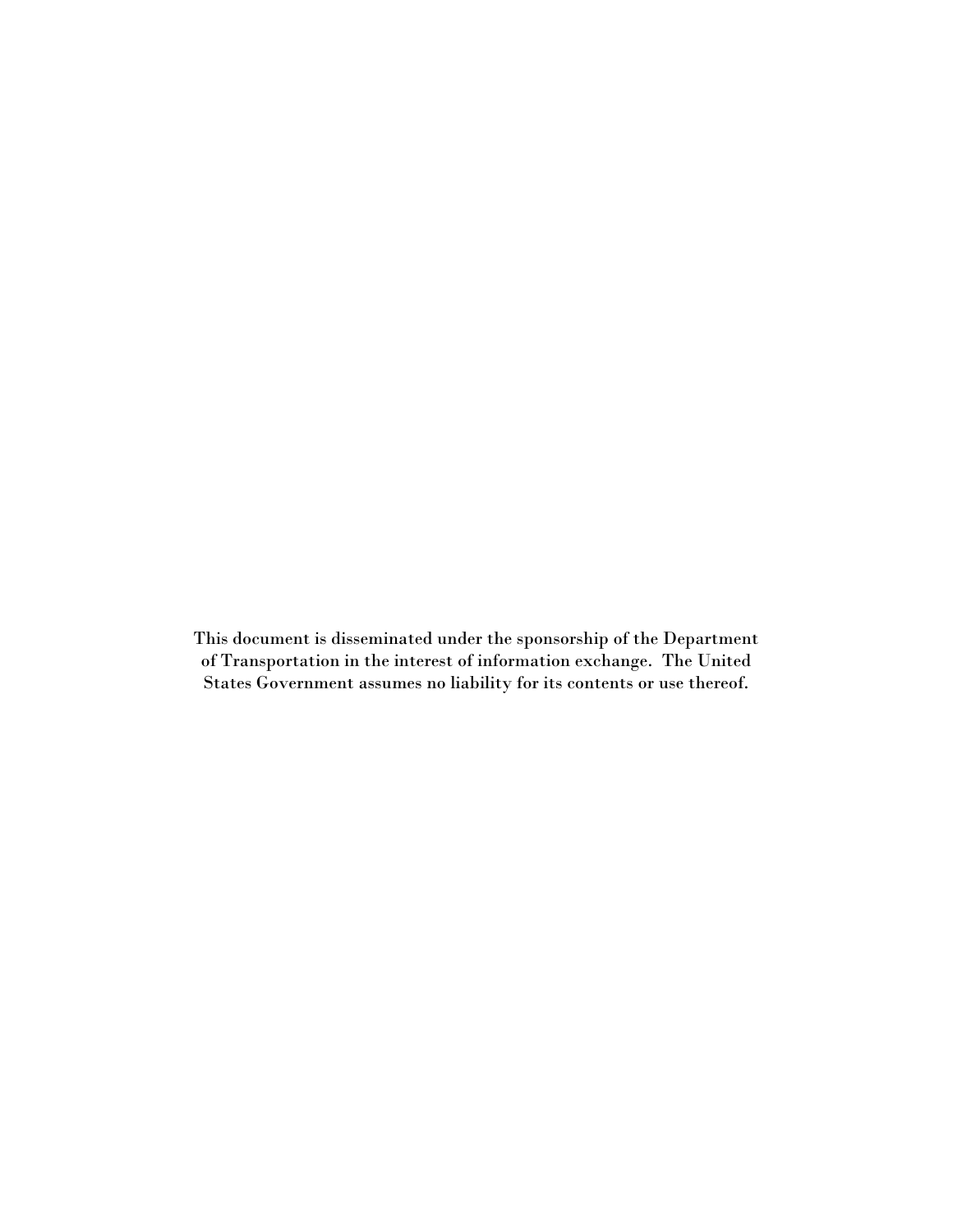TECHNICAL REPORT STANDARD TITLE PAC

| 1. Report No.                                                                                                     | 2. Government Accession No.                                                                                           | 3. Recipient's Catalog No.                                                                                                    |  |  |
|-------------------------------------------------------------------------------------------------------------------|-----------------------------------------------------------------------------------------------------------------------|-------------------------------------------------------------------------------------------------------------------------------|--|--|
| <b>ATC-305</b>                                                                                                    |                                                                                                                       |                                                                                                                               |  |  |
| 4. Title and Subtitle                                                                                             |                                                                                                                       | 5. Report Date<br>16 September 2002                                                                                           |  |  |
| An Analysis of the Impacts of Wake Vortex Restrictions at LGA                                                     |                                                                                                                       | 6. Performing Organization Code                                                                                               |  |  |
|                                                                                                                   |                                                                                                                       |                                                                                                                               |  |  |
| 7. Author(s)<br>Shawn S. Allan and Timothy J. Dasey                                                               |                                                                                                                       | 8. Performing Organization Report No.                                                                                         |  |  |
|                                                                                                                   |                                                                                                                       | ATC-305                                                                                                                       |  |  |
| 9. Performing Organization Name and Address                                                                       |                                                                                                                       | 10. Work Unit No. (TRAIS)                                                                                                     |  |  |
| <b>MIT Lincoln Laboratory</b>                                                                                     |                                                                                                                       |                                                                                                                               |  |  |
| 244 Wood Street                                                                                                   |                                                                                                                       | 11. Contract or Grant No.                                                                                                     |  |  |
| Lexington, MA 02420-9108                                                                                          |                                                                                                                       | F19628-00-C-0002                                                                                                              |  |  |
| 12. Sponsoring Agency Name and Address                                                                            |                                                                                                                       | 13. Type of Report and Period Covered                                                                                         |  |  |
| U.S. DOT/Volpe Cener<br>55 Broadway St.                                                                           |                                                                                                                       | Project Report                                                                                                                |  |  |
| Cambridge, MA 02142                                                                                               |                                                                                                                       | 14. Sponsoring Agency Code                                                                                                    |  |  |
|                                                                                                                   |                                                                                                                       |                                                                                                                               |  |  |
| 15. Supplementary Notes                                                                                           |                                                                                                                       |                                                                                                                               |  |  |
|                                                                                                                   |                                                                                                                       | This report is based on studies performed at Lincoln Laboratory, a center for research operated by Massachusetts Institute of |  |  |
| Technology, under Air Force Contract F19628-00-C-0002.                                                            |                                                                                                                       |                                                                                                                               |  |  |
|                                                                                                                   |                                                                                                                       |                                                                                                                               |  |  |
| 16. Abstract                                                                                                      |                                                                                                                       |                                                                                                                               |  |  |
|                                                                                                                   |                                                                                                                       |                                                                                                                               |  |  |
|                                                                                                                   |                                                                                                                       | Wake vortex restrictions at New York's La Guardia airport cause a significant reduction in capacity when aircraft             |  |  |
| land on runway 22 and depart on runway 31. This report presents an analysis of the annual delay cost at LGA       |                                                                                                                       |                                                                                                                               |  |  |
| associated with the wake vortex restrictions. We find that the delay due to these restrictions exceeds 4000 hours |                                                                                                                       |                                                                                                                               |  |  |
|                                                                                                                   | annually, and that these restrictions cause a significant workload increase to controllers at both La Guardia and the |                                                                                                                               |  |  |
|                                                                                                                   |                                                                                                                       | New York TRACON. If traffic levels were to increase 10% from their February 2001 levels, the corresponding                    |  |  |

increase in delay due to the wake vortex restrictions would rise from 30 hours a day to over **400** hours a day in this runway configuration. It is also found that for a meaningful increase in passenger capacity in this runway configuration to be achieved as demand grows, restrictions must be reduced from their current levels. If the percentage of heavyl757s doubled at LGA, there would beno increase in passenger capacity while daily delays in this runway configuration due to current wake vortex separation standards would increase by **250** hours.

|     | 18. |                                                  |                                                         |                                                                                                 |
|-----|-----|--------------------------------------------------|---------------------------------------------------------|-------------------------------------------------------------------------------------------------|
|     |     |                                                  |                                                         |                                                                                                 |
| 20. |     | 21. No. of Pages                                 | 22. Price                                               |                                                                                                 |
|     |     | 43                                               |                                                         |                                                                                                 |
|     |     | Security Classif. (of this page)<br>Unclassified | <b>Distribution Statement</b><br>Springfield, VA 22161. | This document is available to the public through<br>the National Technical Information Service, |

**FORM DOT F 1700.7 (8-72)** Reproduction of completed page authorized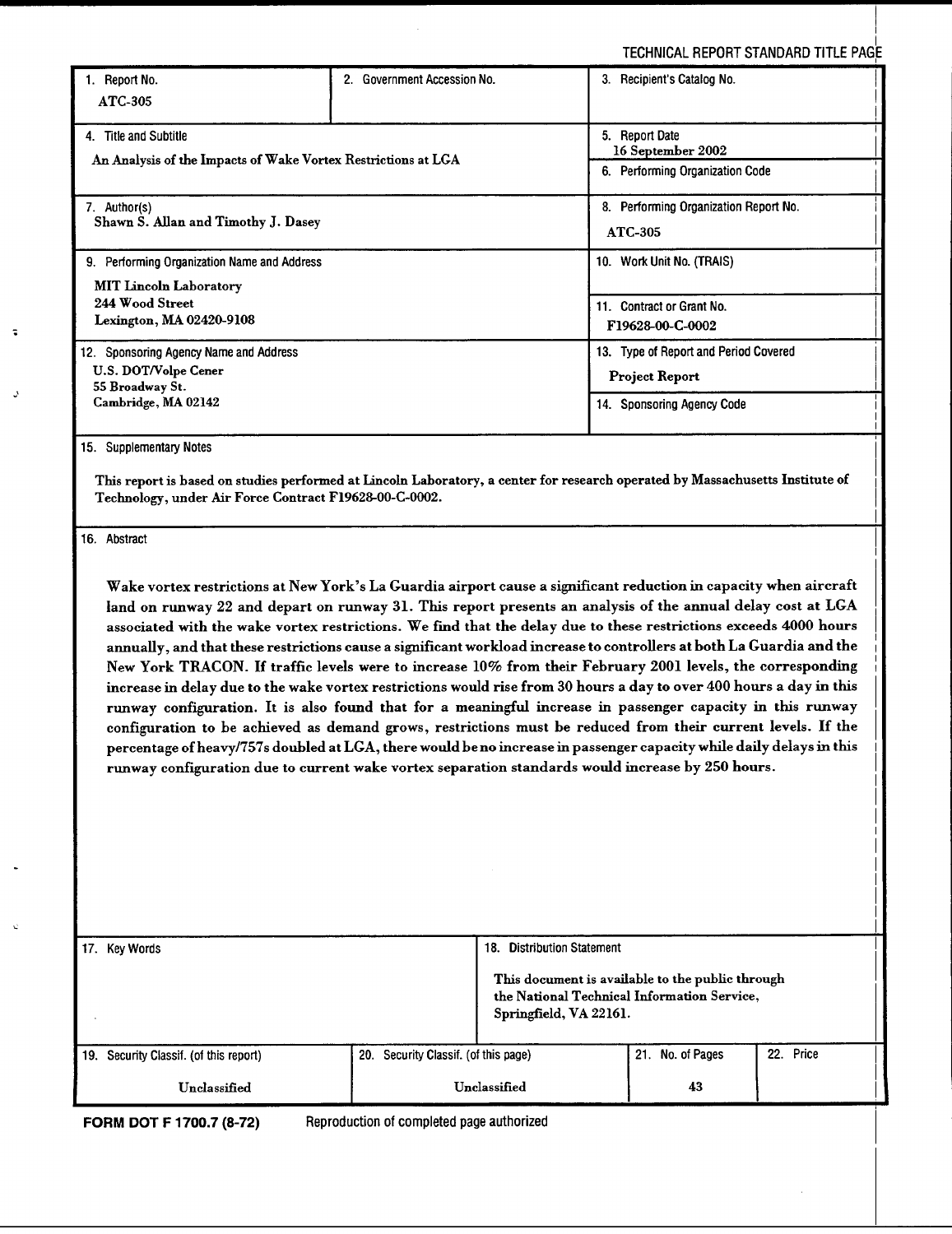## **ACKNOWLEDGEMENTS**

The author would like to thank the controllers at LGA and N90 who allowed us to observe operations and answered many of our questions. Special thanks to Leo Prusak, FAA Manager of LGA tower for supplying the taxi-out time analysis of Figure 6 and giving a thorough review of the report.

Christopher Gross performed the analysis in Figure 9 and Rod Cole supplied the recommendations and a thorough review for which the author is grateful. Special thanks also to Connie Klimczak and Steve Gaddy for their early work in observing and understanding LGA operations in 22/31.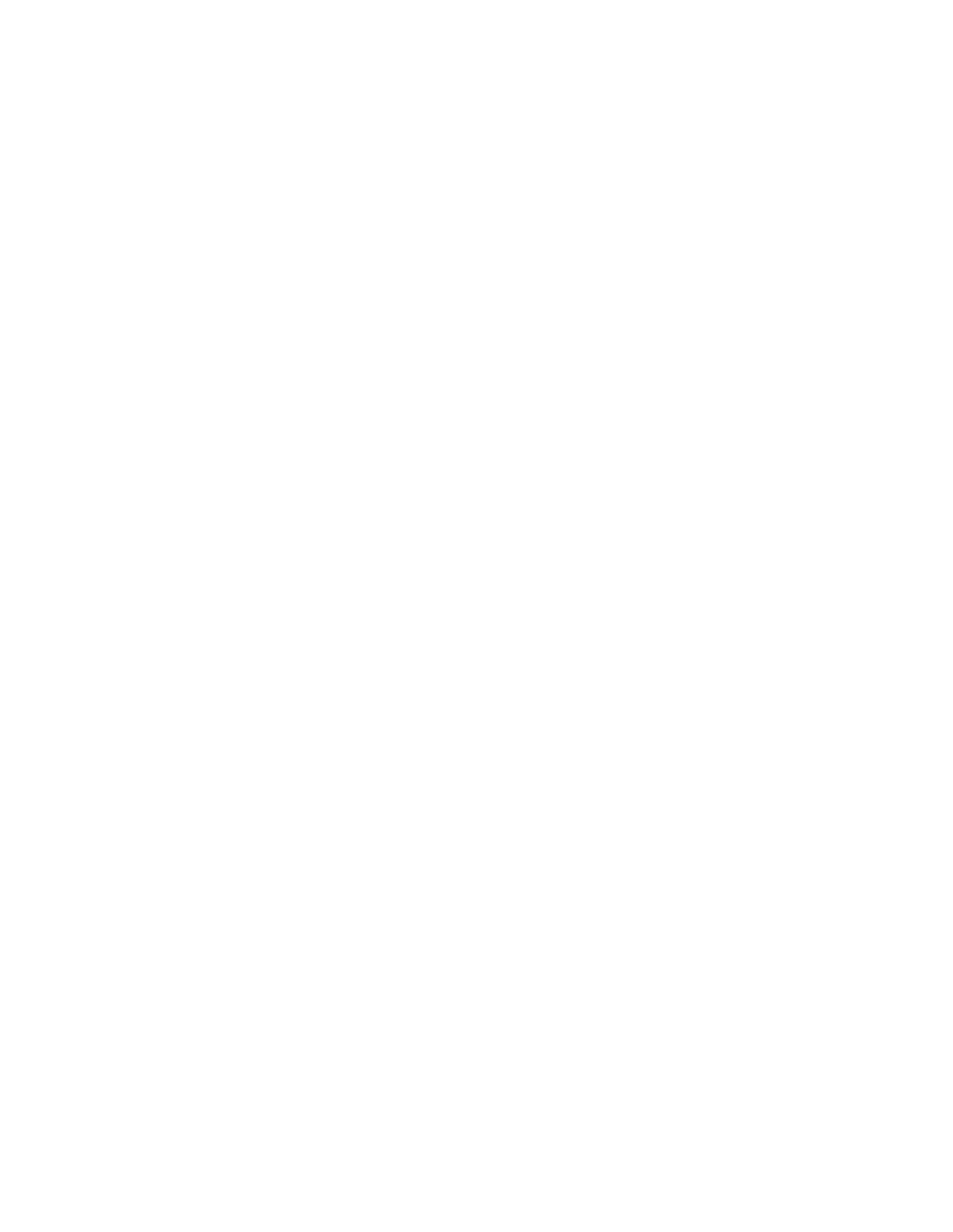## **ABSTRACT**

Wake vortex restrictions at New York's La Guardia airport cause a significant reduction in capacity when aircraft land on runway 22 and depart on runway 31. This report presents an analysis of the annual delay cost at LGA associated with the wake vortex restrictions. We find that the delay due to these restrictions exceeds 4000 hours annually, and that these restrictions cause a significant workload increase to controllers at both La Guardia and the New York TRACON. If traffic levels were to increase 10% from their February 2001 levels, the corresponding increase in delay due to the wake vortex restrictions would rise from 30 hours a day to over 400 hours a day in this runway configuration. It is also found that for a meaningful increase in passenger capacity in this runway configuration to be achieved as demand grows, restrictions must be reduced from their current levels. If the percentage of heavy/757s doubled at LGA there would be no increase in passenger capacity while daily delays in this runway configuration due to current wake vortex separation standards would increase by 250 hours.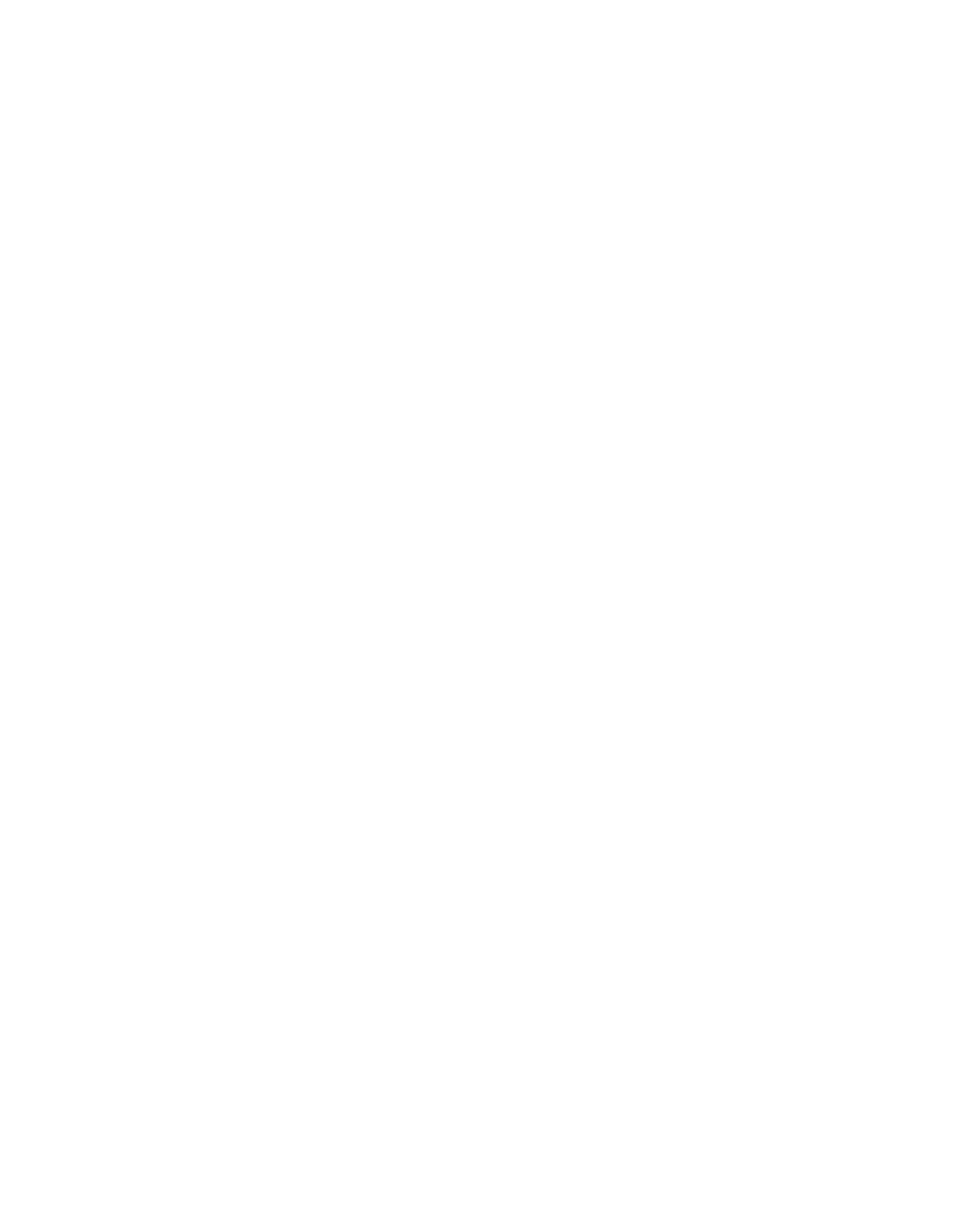# **TABLE OF CONTENTS**

|    | <b>ACKNOWLEDGEMENTS</b>                                                        | iii            |
|----|--------------------------------------------------------------------------------|----------------|
|    | <b>ABSTRACT</b>                                                                | $\mathbf{V}$   |
|    | List of Illustrations                                                          | ix             |
|    | List of Tables                                                                 | xi             |
| 1. | <b>INTRODUCTION</b>                                                            | $\mathbf{1}$   |
| 2. | <b>LGA OPERATIONS IN 22/31</b>                                                 | 3              |
| 3. | <b>ESTIMATING CAPACITY IN 22/31</b>                                            | $\overline{7}$ |
|    | Data Sources<br>3.1                                                            | $\overline{7}$ |
|    | 3.2<br>Determining capacity in VFR conditions                                  | $\overline{7}$ |
|    | 3.3<br>Determining capacity in IFR conditions                                  | 12             |
| 4. | MODELING THE ECONOMIC COST OF WAKE VORTEX RESTRICTIONS                         | 15             |
|    | 4.1<br>Modeling approach                                                       | 15             |
|    | 4.2<br>Constructing capacity and demand for 7 February 2000                    | 15             |
|    | Cost of wake vortex restrictions on arrival delay for 7 February 2000<br>4.3   | 17             |
|    | Cost of wake vortex restrictions on departure delay for 7 February 2000<br>4.4 | 18             |
|    | 4.5<br>Annual cost of wake turbulence separation standards at LGA              | 19             |
| 5. | IMPACTS OF INCREASING DEMAND AND CHANGES IN FLEET MIX                          | 23             |
|    | Delay growth for increasing demand<br>5.1                                      | 23             |
|    | 5.2<br>Increasing the percentage of heavy/B757s in fleet mix                   | 23             |
| 6. | CONCLUSIONS AND RECOMMENDATIONS                                                | 27             |
|    | Conclusions<br>6.1                                                             | 27             |
|    | 6.2<br>Recommendations                                                         | 27             |
|    | <b>GLOSSARY</b>                                                                | 29             |
|    | References                                                                     | 31             |
|    |                                                                                |                |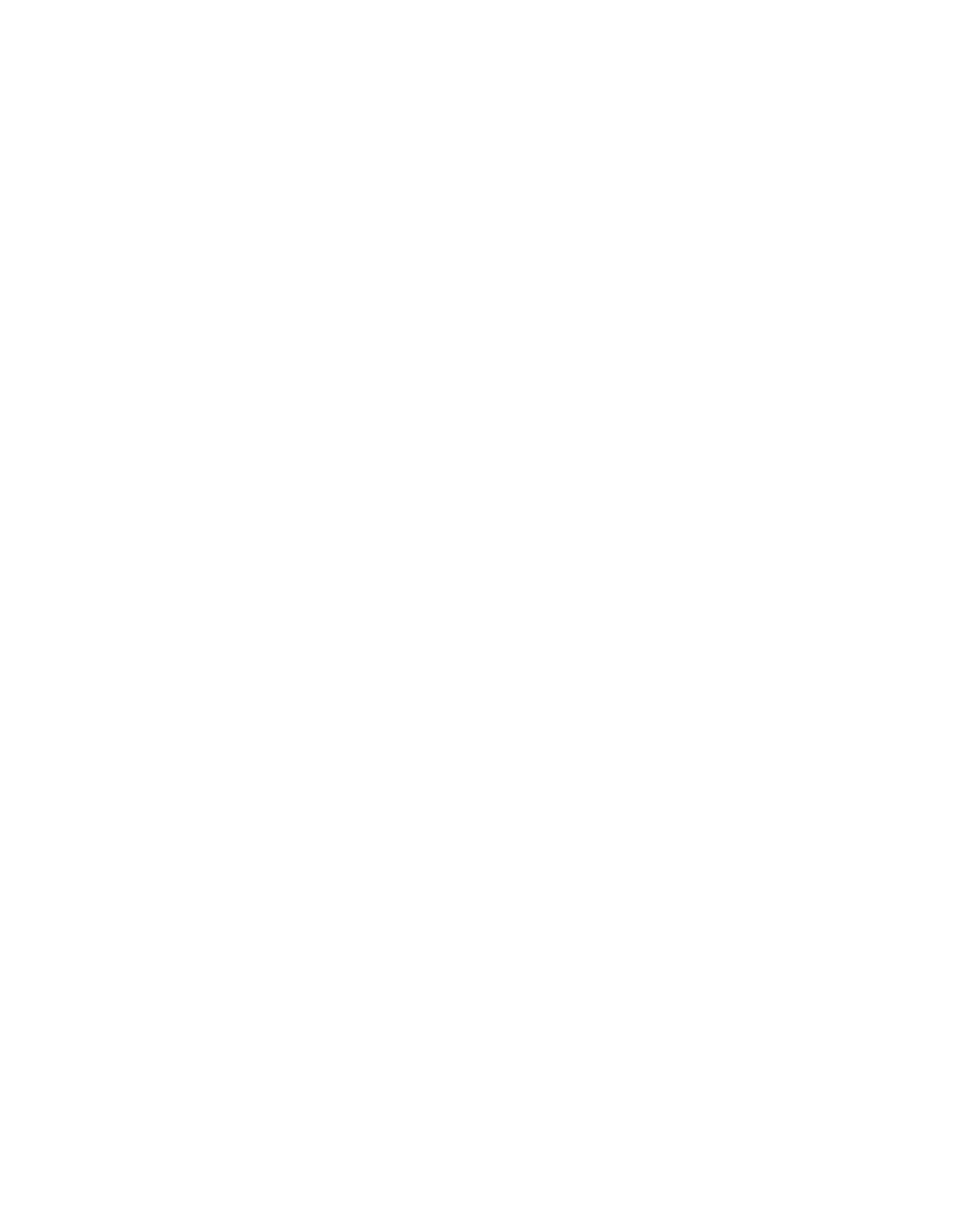# **LIST OF ILLUSTRATIONS**

| <b>Figure</b><br>No. |                                                                                                                                                                                      | Page           |
|----------------------|--------------------------------------------------------------------------------------------------------------------------------------------------------------------------------------|----------------|
| $\mathbf{1}$         | La Guardia Airport operating with arrivals landing runway 22 and departures departing<br>runway 31.                                                                                  | $\overline{4}$ |
| $\overline{2}$       | Monthly number of wake vortex restriction gaps recorded on flight strips.                                                                                                            | 6              |
| 3                    | Monthly number of aircraft delayed due to volume at LGA during 2000.                                                                                                                 | 8              |
| $\overline{4}$       | Cumulative distribution functions for hourly arrival rates at LGA calculated at 15<br>minute intervals when arriving runway 22 departing runway 31.                                  | 9              |
| 5                    | Same as in 4 except for cumulative distribution functions for departure rates.                                                                                                       | 10             |
| 6                    | Taxi-out time distributions for B757/heavies (blue curve) and all other aircraft (green<br>curve).                                                                                   | 11             |
| $\overline{7}$       | Plotting hourly arrival rates as a function of the hourly heavy departure rate based on a<br>cumulative probability (CP) of 0.8 and 0.65 in 4.                                       | 12             |
| 8                    | Same as in 4, but with distribution curves for arrival rates in marginal VMR<br>conditions.                                                                                          | 13             |
| 9                    | Delay profiles obtained from the queuing model using arrival demand from 7 February<br>2001 and different optimum capacities plugged into equation (1).                              | 17             |
| 10                   | Average arrival delay in minutes (blue bars) calculated using the queuing model and<br>subtracting out delay from a model run using constant optimum capacity of 41 (black<br>line). | 18             |
| 11                   | Same as in 10 but using demand data for departures on 7 February 2001.                                                                                                               | 19             |
| 12                   | Runway usage frequency at LGA based on a two year average of 1999-2000.                                                                                                              | 20             |
| 13                   | LGA delays as a function of yearly demand increase at LGA.                                                                                                                           | 24             |
| 14                   | Hourly delay at LGA that results from increased percentage of heavy/B757 aircraft.                                                                                                   | 25             |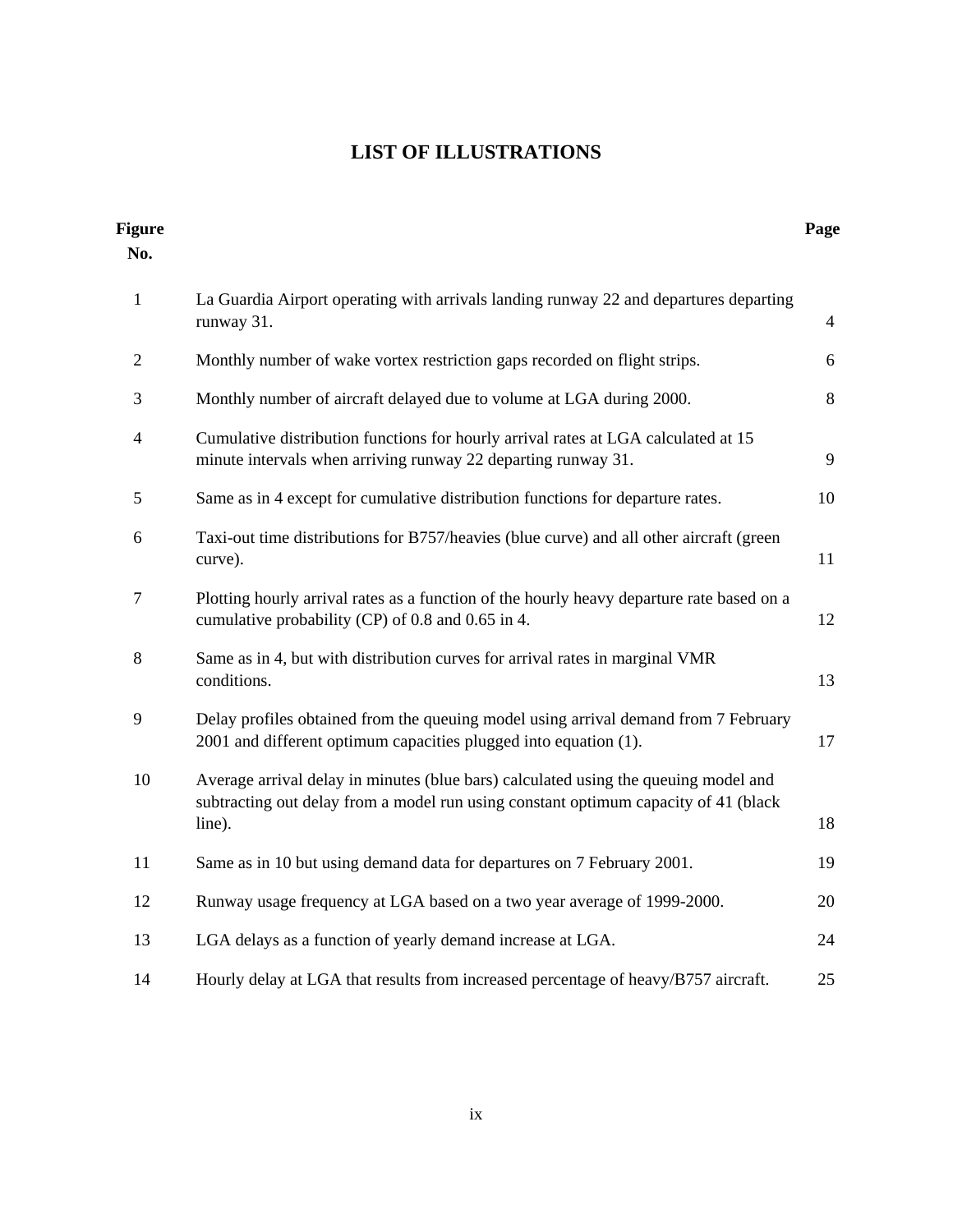# **LIST OF ILLUSTRATIONS (Continued)**

| <b>Figure</b><br>No. |                                                                                                                         | Page |
|----------------------|-------------------------------------------------------------------------------------------------------------------------|------|
| 15                   | Hourly passenger capacity at LGA as a function of the percentage increase in hourly<br>number of heavy/B757 departures. |      |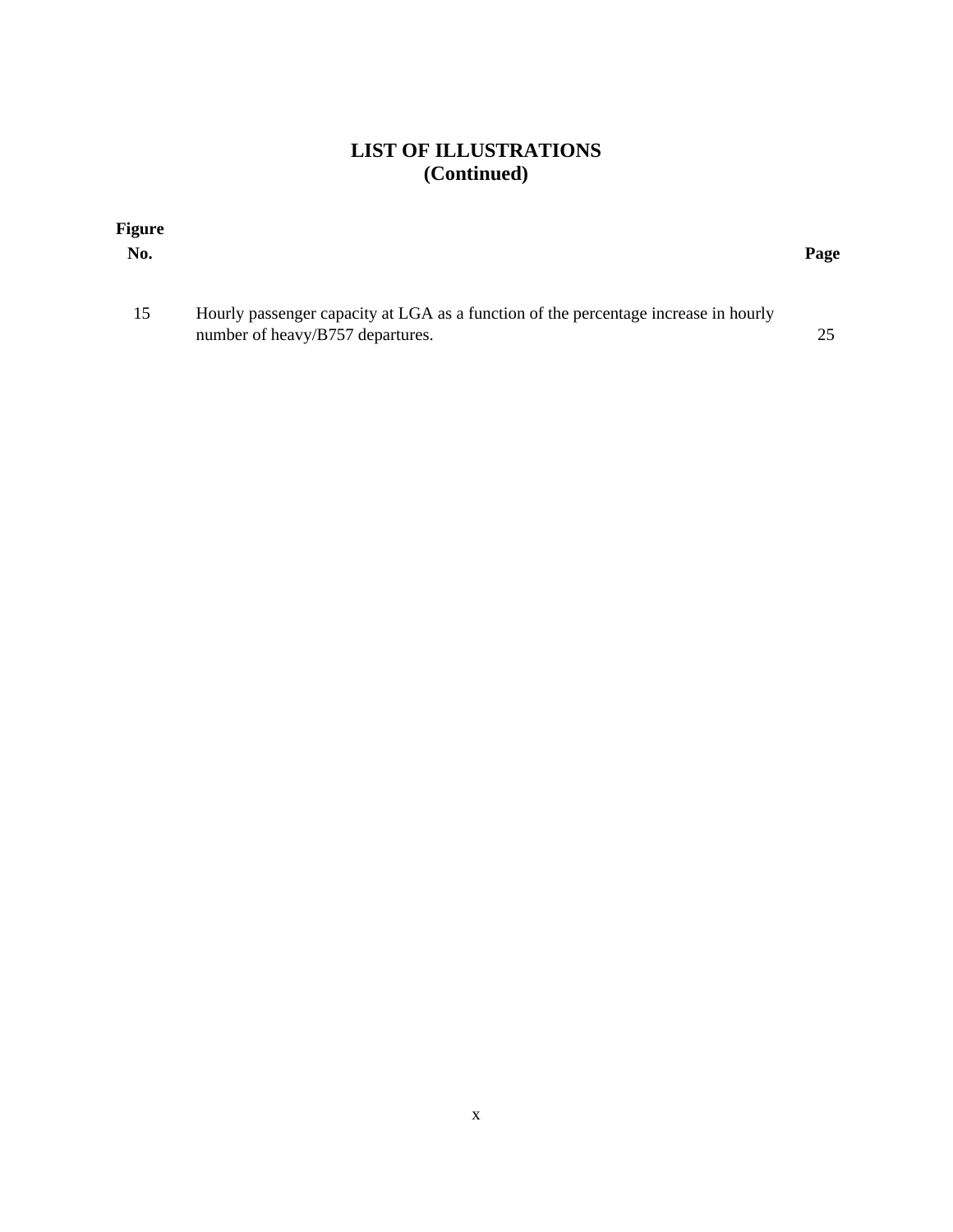# **LIST OF TABLES**

| <b>Table</b><br>N <sub>0</sub> |                                                                                                                | Page |
|--------------------------------|----------------------------------------------------------------------------------------------------------------|------|
|                                | Spacing criteria for arrivals following a heavy/B757 departure crossing the runway<br>intersection.            |      |
| 2                              | Capacity numbers supplied by N90 that are used as guidance when setting Ground Delay<br>Program rates for LGA. |      |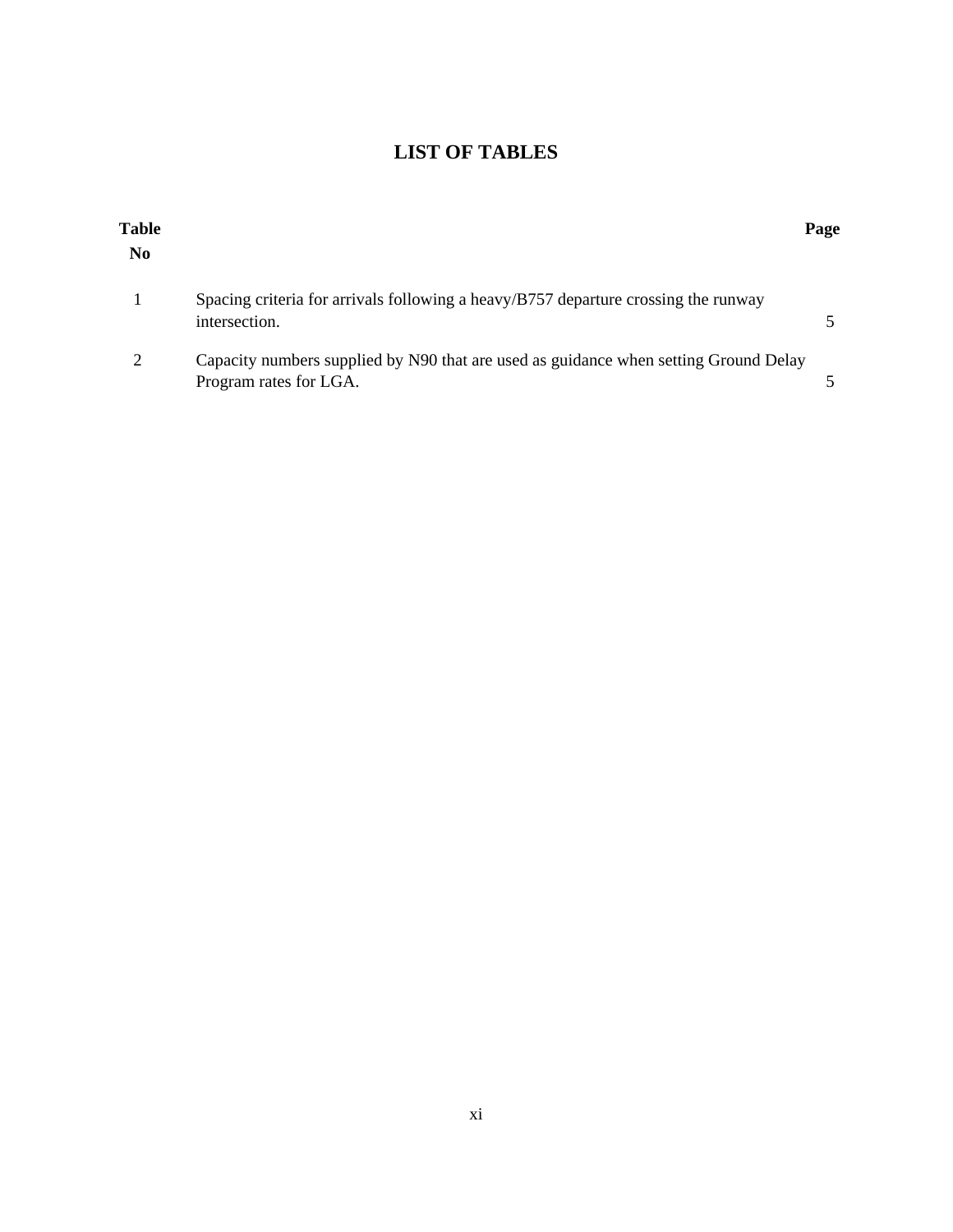## **1. INTRODUCTION**

It has been recognized for many years that vortices generated from the wingtips of airborne aircraft are a safety hazard to trailing aircraft that may encounter these vortices. The vortices are transient in nature and almost always invisible to the human eye, making it difficult for pilots to know when or where they may encounter them. Eventually they may dissipate, sink, rise, or drift out of the path of the trailing aircraft.

The danger presented by these vortices led to Federal Aviation Administration (FAA) imposed wake turbulence (vortex) separation standards to ensure that safety is not compromised, thus significantly lowering airport capacity. Although it has yet to be proven, many years of research suggests that the relationship between wake vortex behavior in IMC may not be different than in VMC [1]. Measurements taken over many years show that the current separation requirements are overly conservative in many weather conditions and that more precise weather measurements and forecasts could substantially increase lost capacity due to wake vortex restrictions [2].

The lost capacity causes significant delay at busy airports that operate near or at capacity much of the time. New York's La Guardia airport (LGA) operates within possibly the busiest and most congested airspace in the world. Its two intersecting runways present an additional capacity limitation because of wake vortex spacing. A potential wake hazard exists for the arriving aircraft that follows a B757 or heavy aircraft (hereafter heavy/B757) that departs and is airborne over the intersection of the arrival and departure runway. This standard is applied when landing runway 22/departing runway 31 and landing runway 13/departing runway 4. The separation standard of 6-8nm is imposed between the departing heavy/B757 aircraft and the next arriving aircraft, depending on its weight class.

In concert with AIR-21 legislation and the removal of slot restrictions in the late summer of 2000, LGA regularly had daily operations exceeding 1400 aircraft, running at or above capacity from early morning until late evening. It was the most delayed airport in the United States during calendar year 2000, with the result that slots were re-introduced in early winter 2001 to limit operations to around 1250 aircraft per day. Because of its proximity to downtown Manhattan and popularity with both passengers and airlines, there is a critical need to understand the impact of wake turbulence separation at LGA to make the most efficient use of the airport while not increasing delays.

The effect of wake vortex spacing on capacity at LGA when landing runway 22 departing runway 31 (hereafter referred to as 22/31) is not well understood. This runway configuration is used almost 20% of the time. Controllers prefer to use other configurations when possible because of the need to coordinate with the New York TRACON (also known as N90) the creation of gaps in the arrival stream to meet wake turbulence separation standards. A runway intersection wake vortex constraint also exists when the airport is departing runway 4 and arriving runway 13, but since this runway configuration is rarely used this configuration was ignored in this analysis.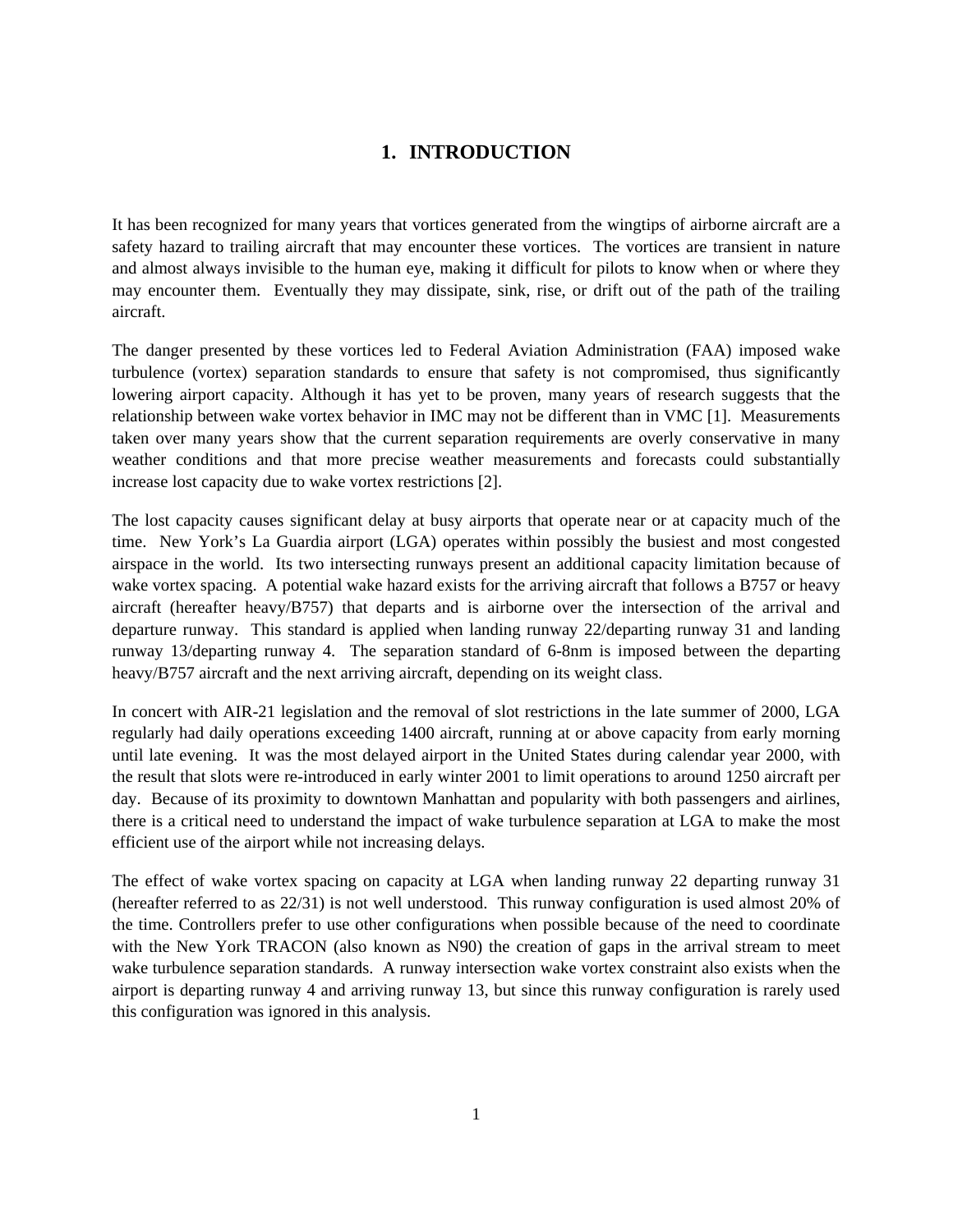Past research has examined the wake vortex problem at La Guardia and what could be done to increase lost capacity due to wake turbulence separation standards. Eberle [3] examined two factors in reducing the restrictions. One factor was how often a wake vortex encounter would occur at LGA in 22/31. The second factor was whether aircraft encountering a vortex on a flight path perpendicular to the aircraft generating the vortex would respond differently than an in-trail encounter. It was found [4] that encounters would be very rare in this runway configuration but could not be completely avoided. They also found that cross-vortex encounters by landing aircraft would not be hazardous provided there was time to alert a pilot who was trained for such encounters.

Personnel at the MIT Lincoln Laboratory field site in Garden City, NY visited and had several conversations with LGA and N90 controllers to observe and understand how wake turbulence separation standards impact daily operations when LGA is in the 22/31 configuration. In addition to these observations and conversations, a detailed capacity analysis was carried out. This paper gives results from this analysis and documents the economic and human factor impacts of the wake restrictions in this runway configuration. We show there is a substantial benefit to be gained at LGA if wake turbulence separation standards can be reduced without compromising safety.

The report has six sections. Section 1 is the introduction. Section 2 describes how LGA operates in 22/31. Section 3 describes how we estimated capacity while section 4 describes how we modeled and arrived at the cost of wake vortex restrictions. Section 5 discusses possible strategies of dealing with increasing demand and how wake turbulence separation standards would impact those strategies. Section 6 gives recommendations and conclusions.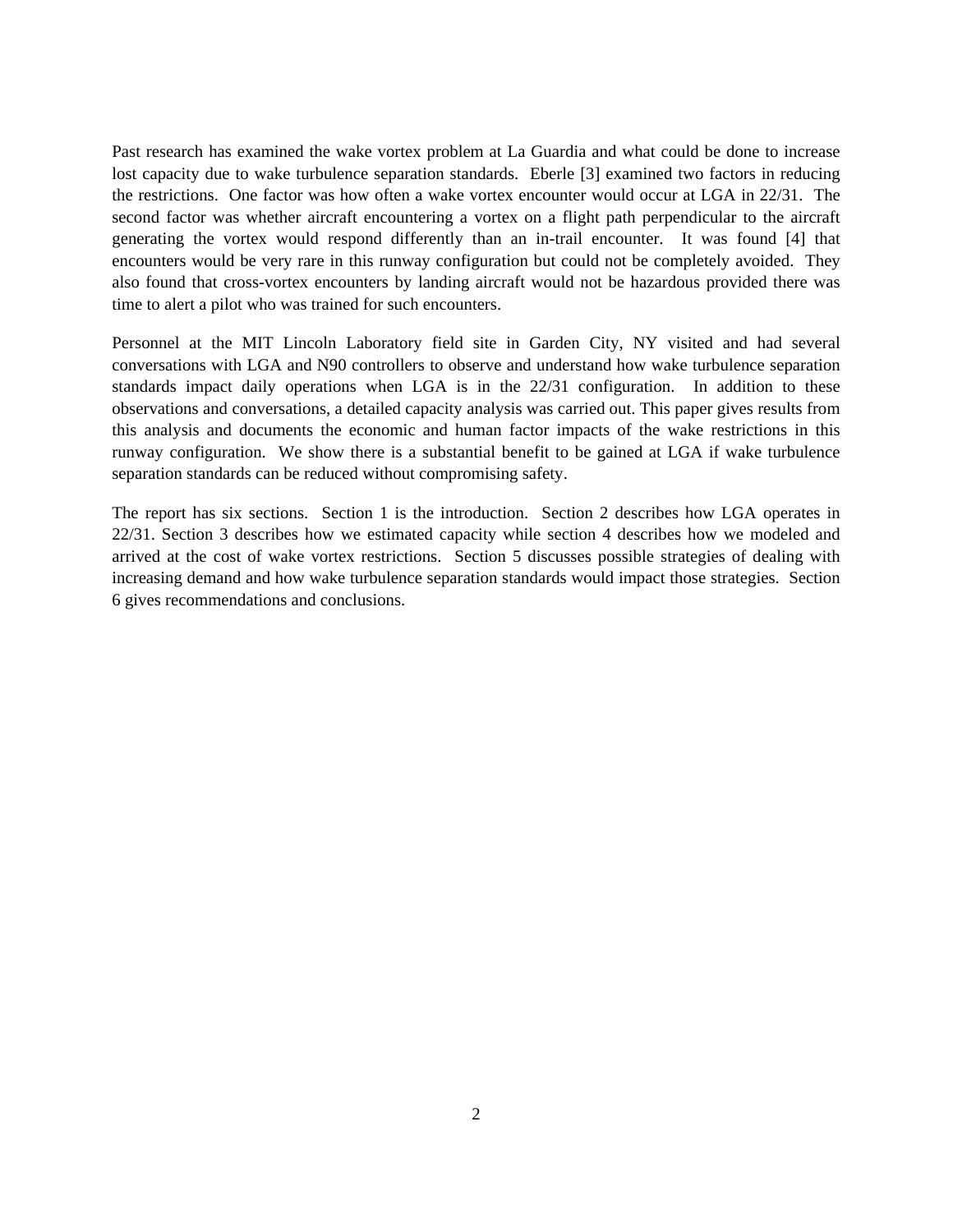## **2. LGA OPERATIONS IN 22/31**

The weather at LGA when departing runway 31 and arriving runway 22 is nearly always fair. From a meteorological perspective this is because prevailing winds from the west or northwest usually mean a dry atmosphere and the presence of a nearby ridge of high pressure. Both dynamically and thermodynamically this is unfavorable for precipitating weather systems. The most common cause of IFR conditions when in the 22/31 configuration at LGA is when a front passes through. Winds switch to the west/northwest forcing a reconfiguration to 22/31, but the atmosphere does not immediately dry out leaving an hour or two of IFR conditions. In many cases where the airport is transitioning from IFR to VFR conditions, and runways are reconfigured to 22/31, the airport will have already been in a delay situation because of the weather. It may take an hour or two for delays to dissipate and arrival/departure rates to return to normal. An investigation of many of the days in this configuration also revealed that enroute weather rarely impacts LGA when in 22/31. This fact is helpful for this study, since capacity when in this configuration is usually independent of outside weather factors.

Demand at LGA remains high from early morning until late evening. A quick analysis revealed that over 80% of the time the ratio of arrivals to departures did not exceed 60:40. A tower controller will apply standard intersecting runway separation whereby a departure on runway 31 will be cleared for takeoff when the arrival on 22 passes through the intersection of runway 31. The runway 31 departure has to cross the intersection of runway 22 prior to the arrival crossing the landing threshold. Standard FAA spacing requirements are followed for the arrival stream provided there are no miles-in-trail  $(MIT)^{1}$  or wake turbulence separations required.

Based on airline scheduling there are an average of three heavy/B757 departures each hour. Most of these are Boeing 757s along with a few B767-400s and A310s. To understand the impact of these aircraft on operations in 22/31 we visited both LGA and N90 to observe and discuss with controllers what was done. Heavy/B757 aircraft are commonly taxied on an inner taxiway to minimize interruptions to the departure queue (Figure 1). Interruptions can happen when the required extra spacing in the arrival stream does not materialize and the heavy/B757 cannot take off. If a single departure queue is being utilized all the jets in the queue must wait until the requisite spacing materializes. The typical sequence of events is as follows. Approximately ten minutes prior to a heavy/B757 departure the LGA controller calls N90 and requests that extra spacing in the arrival stream (a gap) be created in preparation for a heavy/B757 departure. This information is entered on the flight strip for the arriving flight (Figure 2). Occasionally compression on final approach, heavy arrival demand, or controller workload, leads to the gap not being created. Untimely gaps or miscalculation can lead to arrival airborne holding, which can cause ripple effects hundreds of miles from the airport. In rare cases a tower controller may ask an arrival to execute a goaround so that the heavy jet can get off the ground and not impact the departure queue. Assuming the

1

 $1$  The term MIT refers to a type of restriction used by the FAA to meter volume over fixes or to limit the amount of aircraft in a piece of airspace at any given time. It refers to a required spacing in miles between aircraft. For example a 40 MIT restriction means aircraft must be spaced 40 miles apart.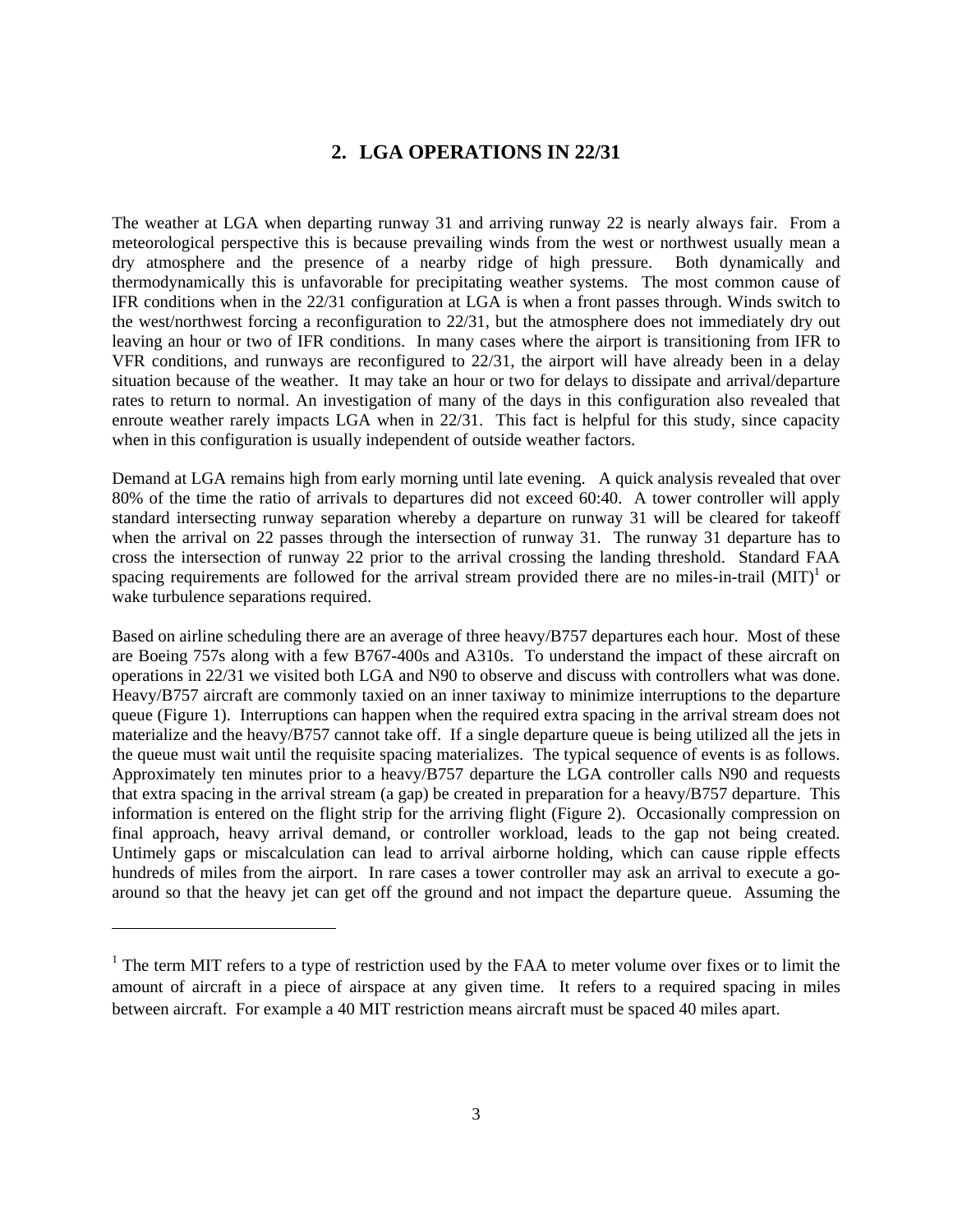N90 controller can create the gap, the heavy/B757 on the inner taxiway will start its takeoff roll just as the arrival at the front of the gap crosses the intersection. Regulations state that for intersecting runway restrictions, when a heavy departure crosses the intersection the separation standards in Table 1 apply. Controller interviews confirm that not only do these restrictions limit airport capacity, but that there is a significant increase in controller workload both at LGA and N90.



*Figure 1. La Guardia Airport operating with arrivals landing runway 22 and departures departing runway 31.*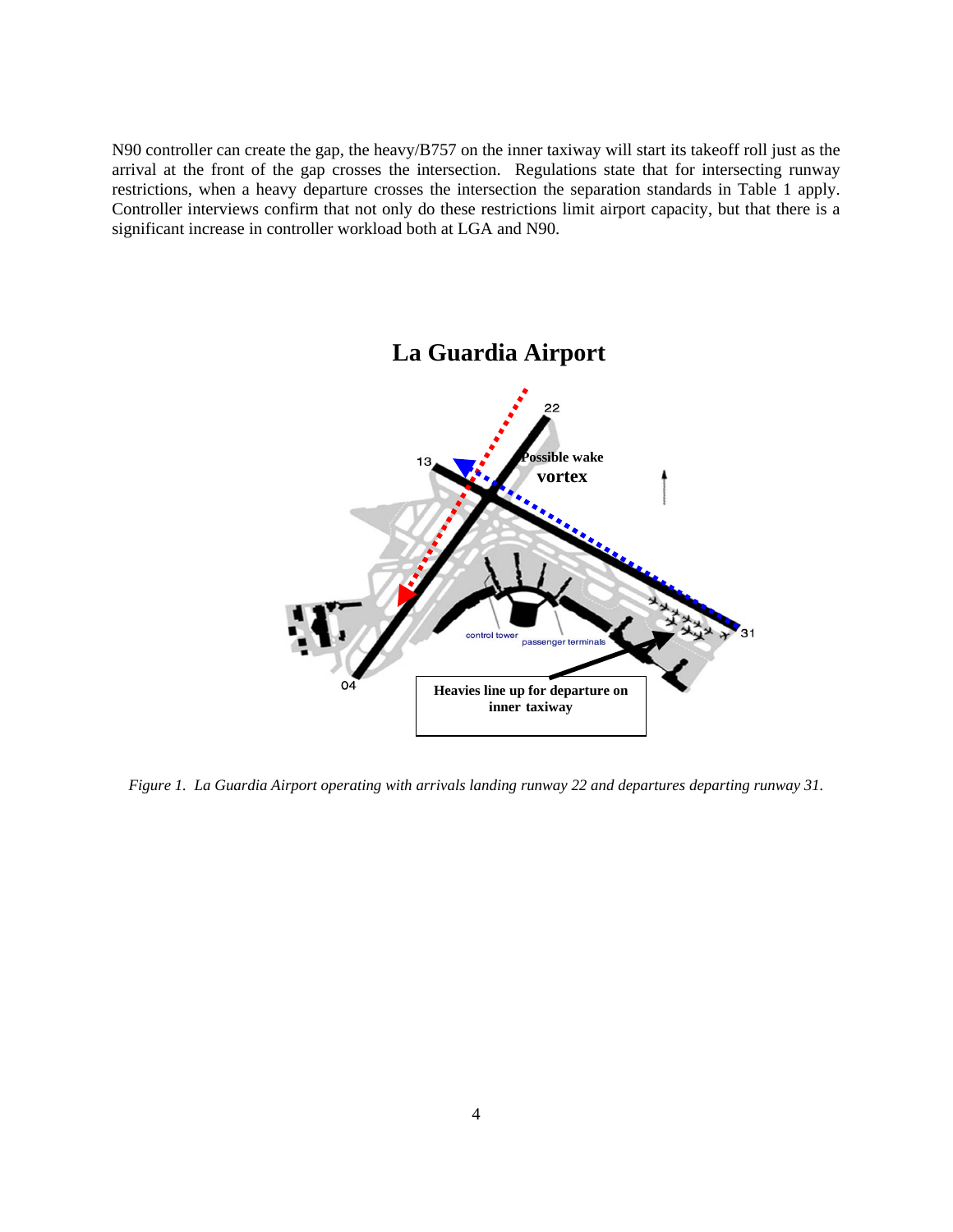## **TABLE 1**

**Spacing criteria for arrivals following a heavy/B757 departure crossing the runway** 

|                | <b>Arrival Spacing requirement (nm)</b> |             |           |              |  |
|----------------|-----------------------------------------|-------------|-----------|--------------|--|
| <b>Arrival</b> | <b>Departure</b>                        |             |           |              |  |
|                | <b>Heavy</b>                            | <b>B757</b> | Large     | <b>Small</b> |  |
| <b>Heavy</b>   |                                         |             | $2.5 - 3$ | $2.5 - 3$    |  |
| <b>B757</b>    |                                         |             | $2.5 - 3$ | $2.5 - 3$    |  |
| <b>Large</b>   |                                         |             | $2.5 - 3$ | $2.5 - 3$    |  |
| <b>Small</b>   |                                         |             |           | $2.5 - 3$    |  |

**intersection.** 

Restrictions in 22/31 are possible due to external factors such as weather in enroute airspace, MIT restrictions on aircraft bound for LGA, or internal factors such as airport congestion. These other restrictions make it difficult to isolate the effects of a single restriction like wake vortex spacing. This task was attempted by directly comparing arrival and departure rates in the 22/13 configuration with the 22/31 configuration. The 22/13 configuration is the most favored configuration (Table 2), and if wake turbulence restrictions were not an issue the 22/31 configuration would have comparable but slightly less capacity than the 22/13 configuration. Data were only used where the arrival/departure rate ratio was similar and where there were no known major internal or external factors present such as weather or airport gridlock.

## **TABLE 2**

## **Capacity numbers supplied by N90 that are used as guidance when setting Ground Delay**

| <b>LGA Arrival Rates (Favors arrivals)</b> |               |  |            |             |            |                       |
|--------------------------------------------|---------------|--|------------|-------------|------------|-----------------------|
| <b>Runway</b>                              |               |  |            |             | Capacity   |                       |
| <b>Arrive</b>                              | <b>Depart</b> |  | <b>IFR</b> | <b>MVFR</b> | <b>VFR</b> | <b>VFR</b><br>optimum |
| 22                                         | 13            |  | 34         | 36          | 39         | 44                    |
| 22                                         | 31            |  | 30         | 32          | 34         | 39                    |
|                                            | 13            |  | 29         | 35          | 37         | 41                    |
| 31                                         |               |  | 27         | 30          | 35         | 39                    |
|                                            | 31            |  |            | 27          |            |                       |

#### **Program rates for LGA.**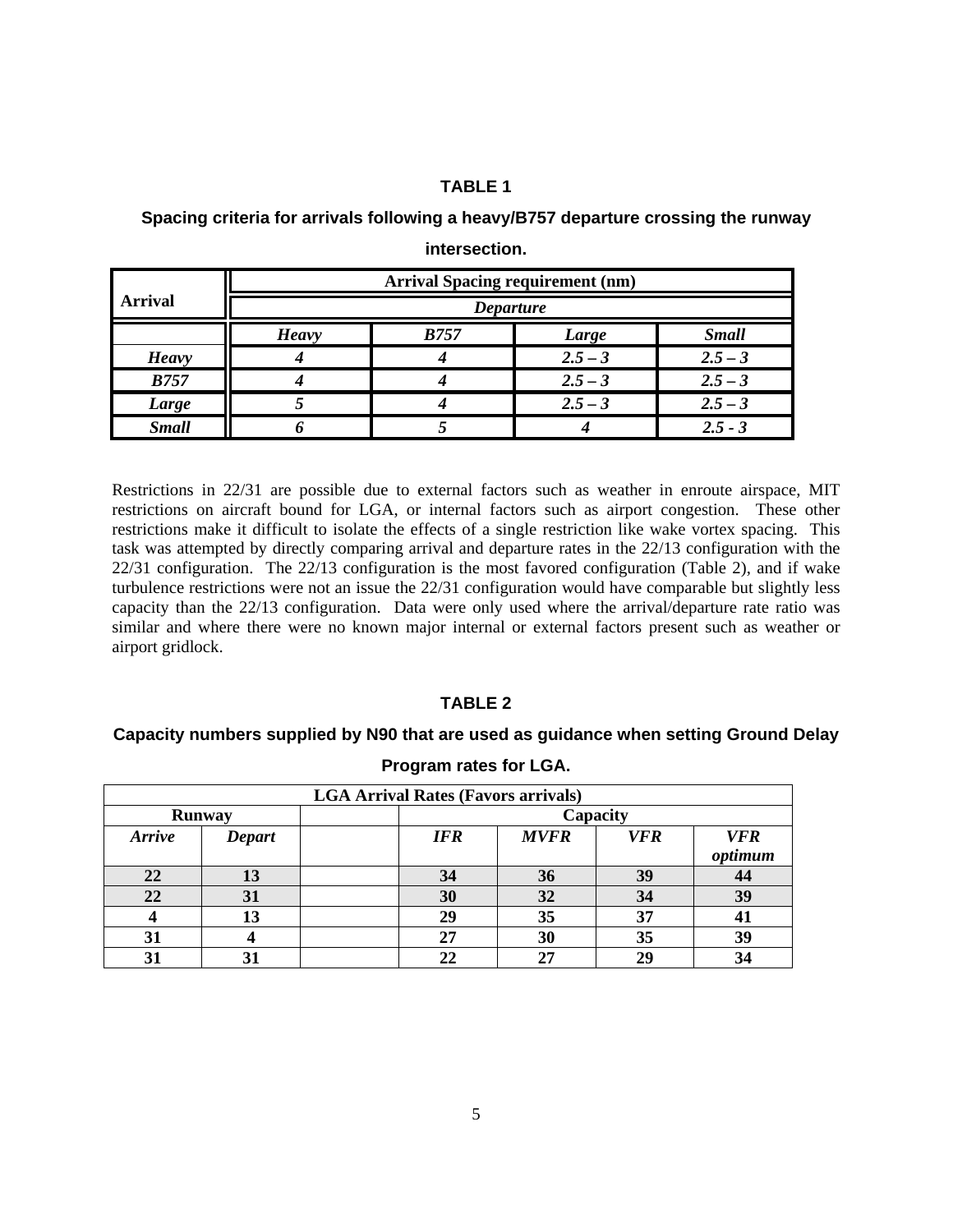

**Number of GAPS created due to wake restrictions**

*Figure 2. Monthly number of wake vortex restriction gaps recorded on flight strips.*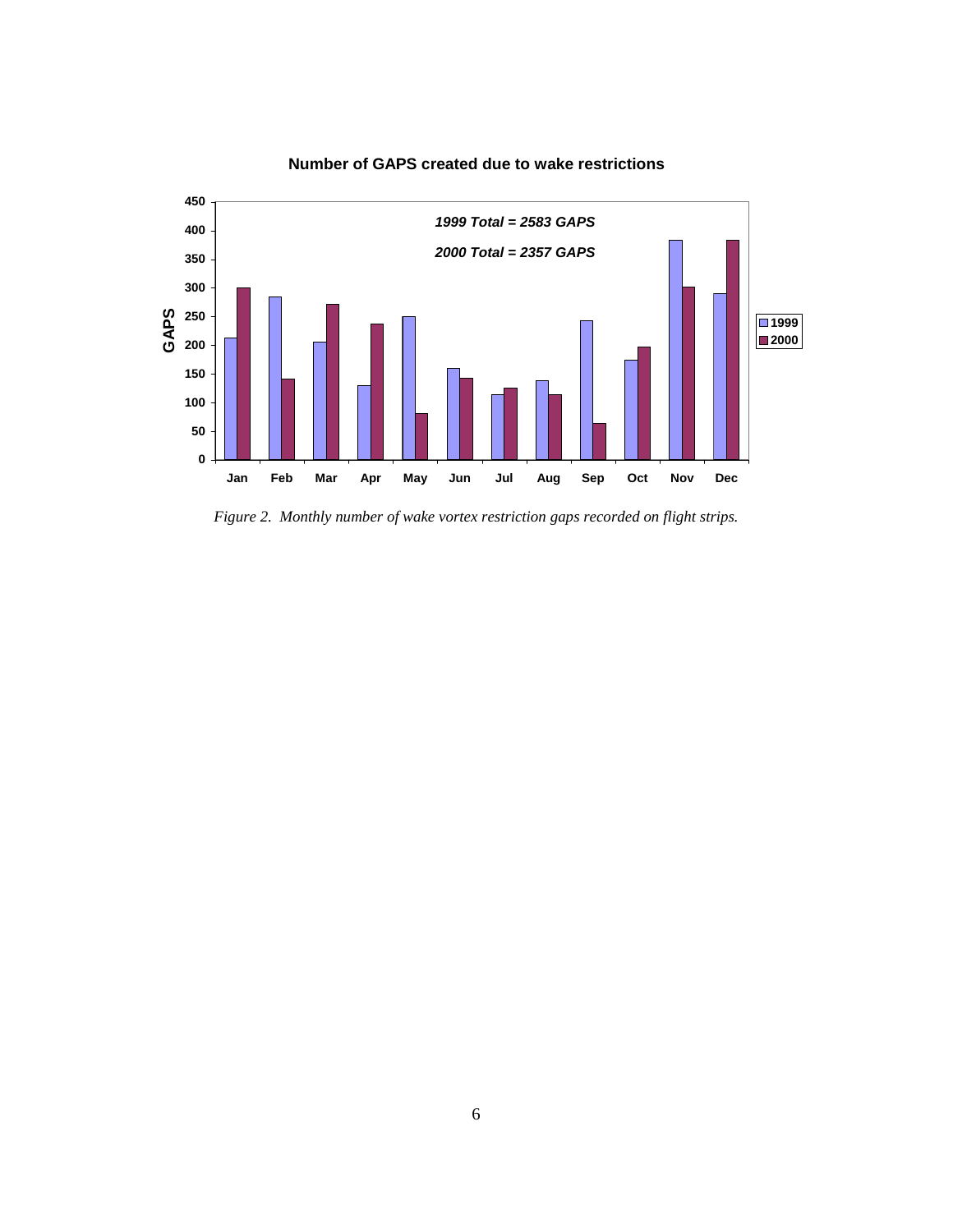## **3. ESTIMATING CAPACITY IN 22/31**

## **3.1 DATA SOURCES**

1

Aviation Data Systems collects all flight strips from EWR, LGA, JFK, and TEB and enters them into a consolidated database called Collection and Analysis of Terminal Records (CATER). This data set is the most comprehensive set of operations data available for LGA. It contains runway configuration, weather, aircraft type, comments, and many other types of information for each aircraft at these airports and is the primary source of information for this study. Like all other data sets it has limitations. Flight strip data are hand entered into the database and this may introduce some human error. Human error may also occur on the flight strips themselves. It has the advantage, however, of including every operation at LGA and not just those on the Official Airline Guide (OAG) schedule.

A queuing model [5] was used to assess the delay impact of wake restrictions. This model needs only two inputs, demand and capacity. Demand was taken primarily from the OAG schedule. Capacity, detailed in a later section, was derived from the CATER data set. Any weather information was also taken from CATER, which includes archived weather observations from Automated Surface Observation System (ASOS) for all airports in the database.

## **3.2 DETERMINING CAPACITY IN VFR CONDITIONS**

Capacity varies according to runway configuration, local weather, enroute weather, controller efficiency, local airspace limitations, spacing restrictions, etc. There are several approaches to estimating capacity. One approach is to use a model that takes into account the physical and operational characteristics of the airport. An example of this is the George Mason University Macroscopic Model [6]. Another approach is to estimate the runway capacity of the airport by looking at the capacity of the airport system. Welch [7] looked at Consolidated Operations and Delay Analysis System (CODAS) airborne delay as an indicator of the system capacity. An airport may have many runways and high runway capacity, but due to dense enroute traffic may never be able to utilize that runway capacity. Even if demand does not reach the runway capacity, short spurts of arrival traffic result in airborne aircraft queues and airborne delay. System capacity takes into account the inability of the airspace to keep airborne queues from forming. The FAA also recently published its benchmark capacity report [8] for 31 airports, taking into account peak achieved traffic rates, the FAA's airfield capacity model<sup>2</sup>, and the airline schedule. The estimated benchmark capacity for LGA was 80 operations per hour (arrivals plus departures). This was based on the best configuration without impacting weather.

Our study derived LGA capacities empirically based on actual arrival and departure rates. This method can only be used at those airports where the demand continuously meets or exceeds the airport's runway capacity. The time period used was September-December 2000. During this period all slot restrictions

<sup>&</sup>lt;sup>2</sup> "Upgraded FAA Airfield Capacity Model (User's Guide)," FAA-DF-81-001A, May 1981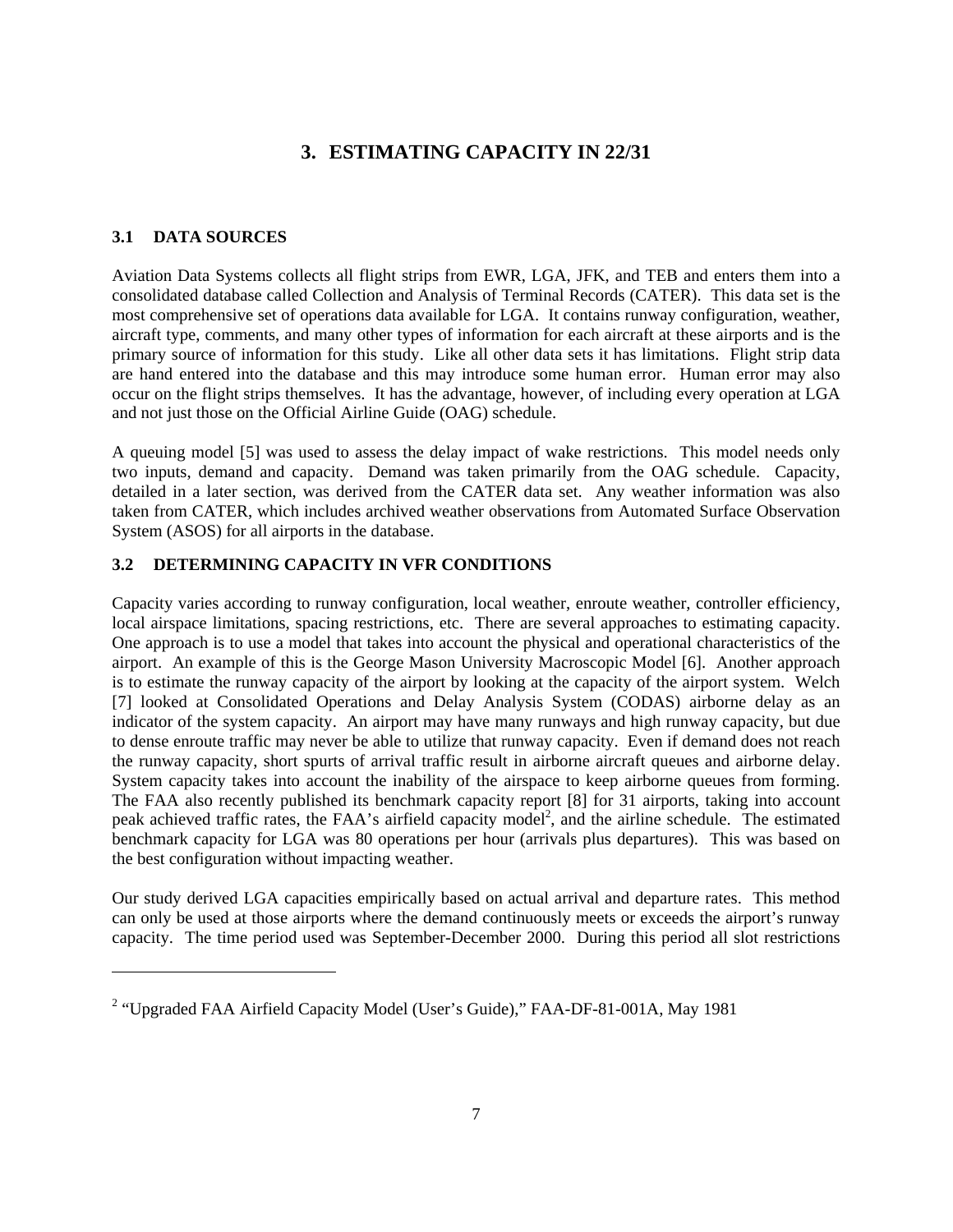were lifted at LGA, and the airport ran operations at or above published capacities from early morning until late evening. Figure 3 shows the delays that resulted from the lifting of these slot restrictions.

We calculated capacity for two runway configurations, arriving runway 22 and departing runway 13 (hereafter 22/13), and arriving runway 22 departing runway 31. Table 1 shows guidance capacities used by the FAA for these runway configurations.



#### **Terminal Volume Delays at LGA - 2000**

*Figure 3. Monthly number of aircraft delayed due to volume at LGA during 2000. Source: OPSNET data at www.fly.faa.gov.* 

We calculated 60-minute arrival and departure rates at 15-minute intervals for each day the airport was in either the 22/31 or 22/13 configuration. No hours were included where other configurations were in use. For each runway configuration, we subdivided the database of hourly arrival and departure rates into six categories based on the number of heavy/B757 departures during each hour. These categories were 0,1,2,3,4, or 5 or more heavy/B757s. There were not enough hours with more than five heavy departures to justify further categories. Finally, only those hours where the ratio of arrivals to departures was between 40:60 and 60:40 were included in the database. A brief analysis showed that this accounted for 87% of all hours between 7:00am and 10:00pm for the four month period we examined. For each category (e.g. all hours with 3 heavy/B757 departures and traffic mix between 60:40 and 40:60) of heavy/B757 departures, the cumulative probability distribution of arrival and departure rates for that category was calculated.

Figure 4 shows the arrival cumulative probability distribution for each category in the 22/31 configuration, as well as the cumulative probability distribution for the 22/13 configuration (not stratified by hourly heavy/B757 departure rate). One can see that the 22/13 curves very closely approximates that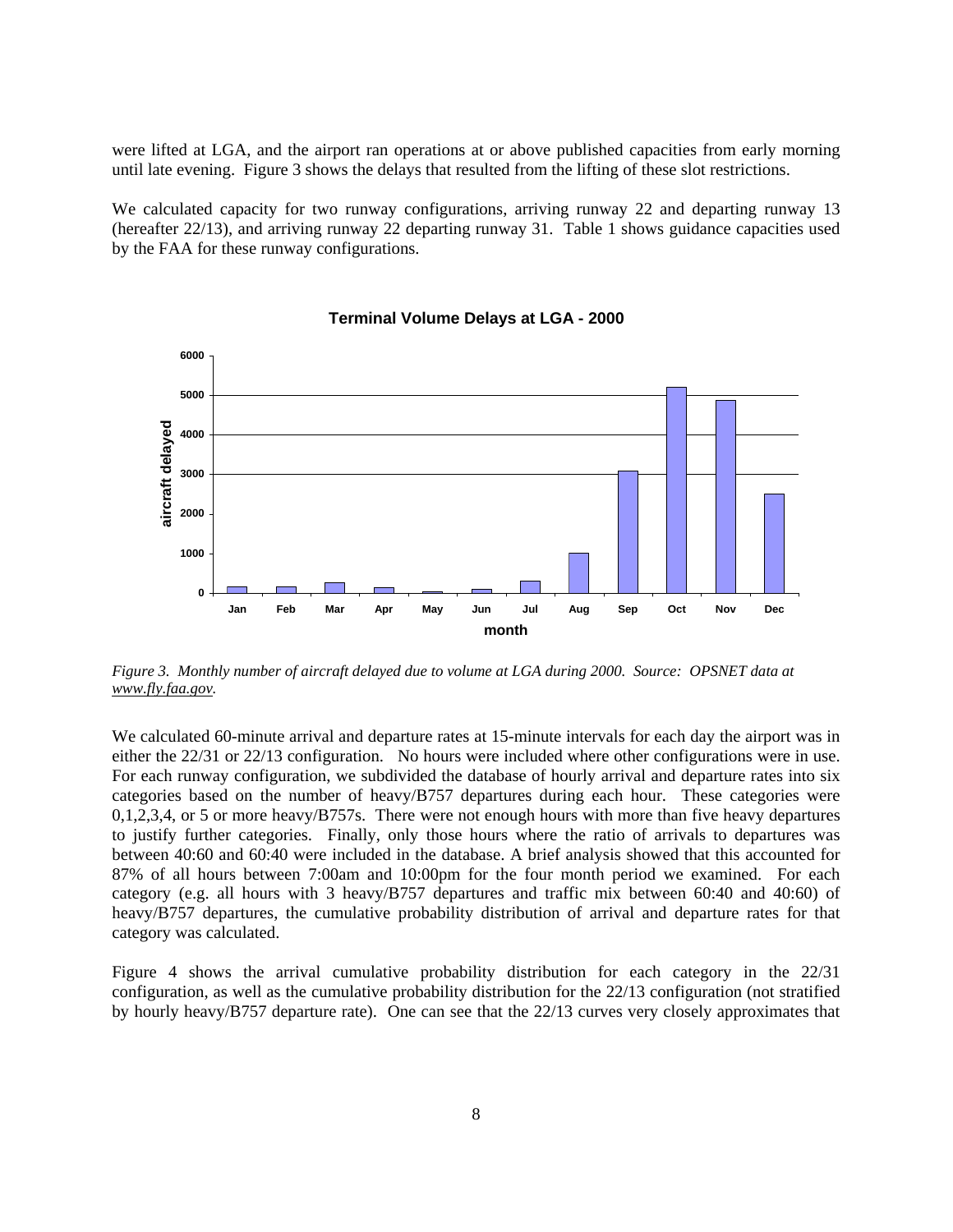of the 0-heavy/B757 and 1-heavy/B757 curves of the 22/31 configuration. One can also see that the 5+ heavy/B757 curves in the 22/31 configuration shows much lower achieved arrival rates than the 22/13 configuration.



*Figure 4. Cumulative distribution functions for hourly arrival rates at LGA calculated at 15 minute intervals when arriving runway 22 departing runway 31. All curves accept the dashed curve (representing arrivals on runway 22 and departures on runway 13) represent hours stratified according to the hourly number of heavy departures.* 

Figure 5 is the same as figure 4 except for departure rates. One can clearly see that the 22/13 departure rates are consistently higher than in 22/31. However, there is not a clear relationship between the number of heavy/B757 departures and the departure rate itself. For instance, when considering the top 30% of all hourly departure rates, there were just as many hours with 5+ heavy/B757 departures as there were with 0-1 heavy/B757 departures. More research is needed to understand why the relationship is less clear for departures.

An independent analysis by Leo Prusak, FAA Manager of LGA control tower, showed that taxi-out times for heavies are longer than for non-heavies in the 22/31 configuration. He examined CATER data for the three month period of May-July 2001 and compared taxi-out times for B757/heavies and all other aircraft. Figure 6 shows the distribution he calculated for taxi-out times for the two classes of aircraft for all hours where the arrival rate was greater than 36. The shape of the heavy/B757 curve shows that there is a greater probability of higher taxi-out time for heavy/B757s than for other aircraft. A calculation of the median value of taxi-out time for the two classes of aircraft confirmed a higher median taxi-out time for B757/heavies than for smaller aircraft. The analysis suggests that heavy/B757s at LGA wait a longer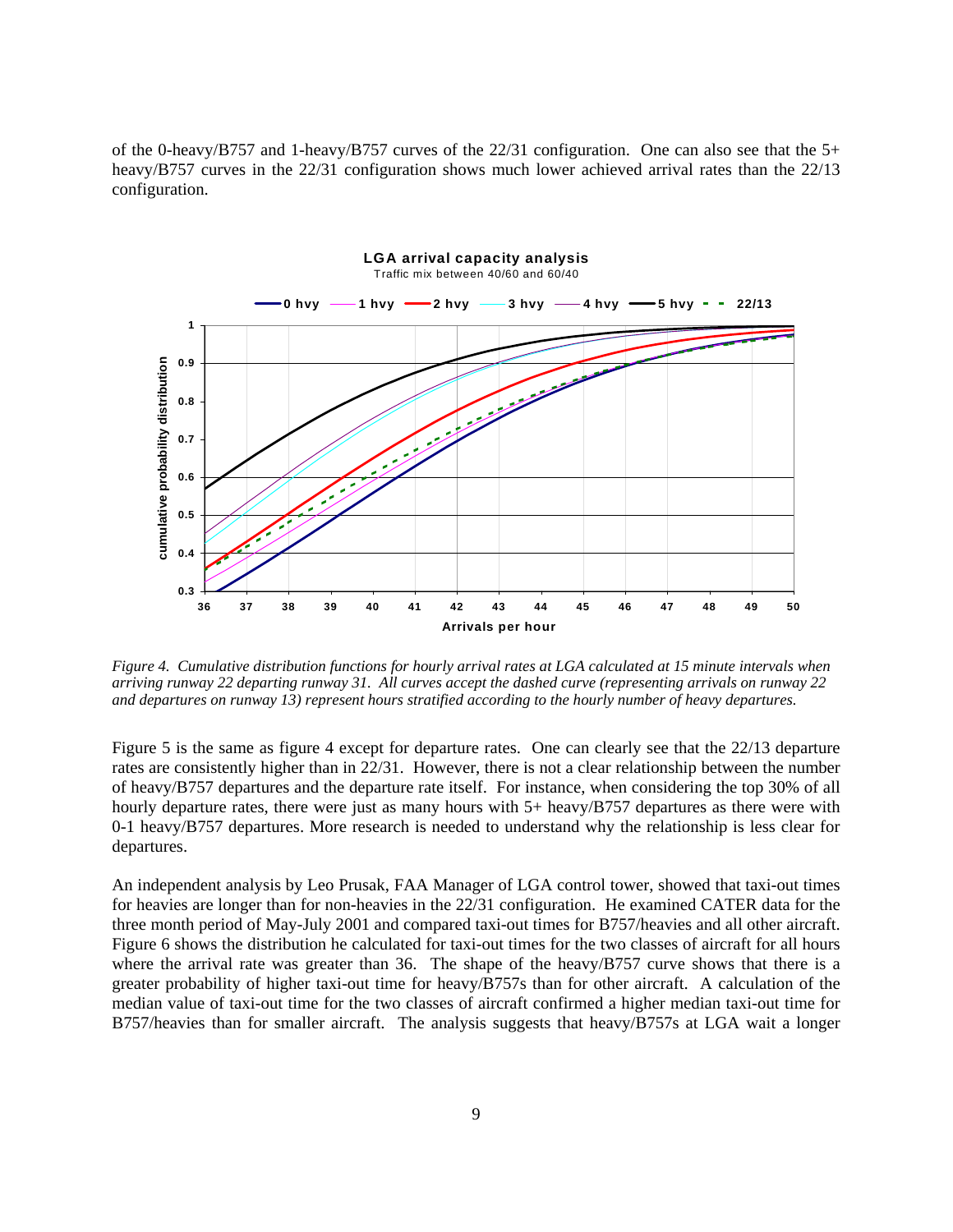period of time on the inner taxi-way (see Figure 1) than do other aircraft in the departure queue on the inner taxiway. The additional taxi-out delay would not be present in other runway configurations where wake vortex restrictions are not needed.



**LGA Departure Capacity Analysis**

*Figure 5. Same as in Figure 4 except for cumulative distribution functions for departure rates.*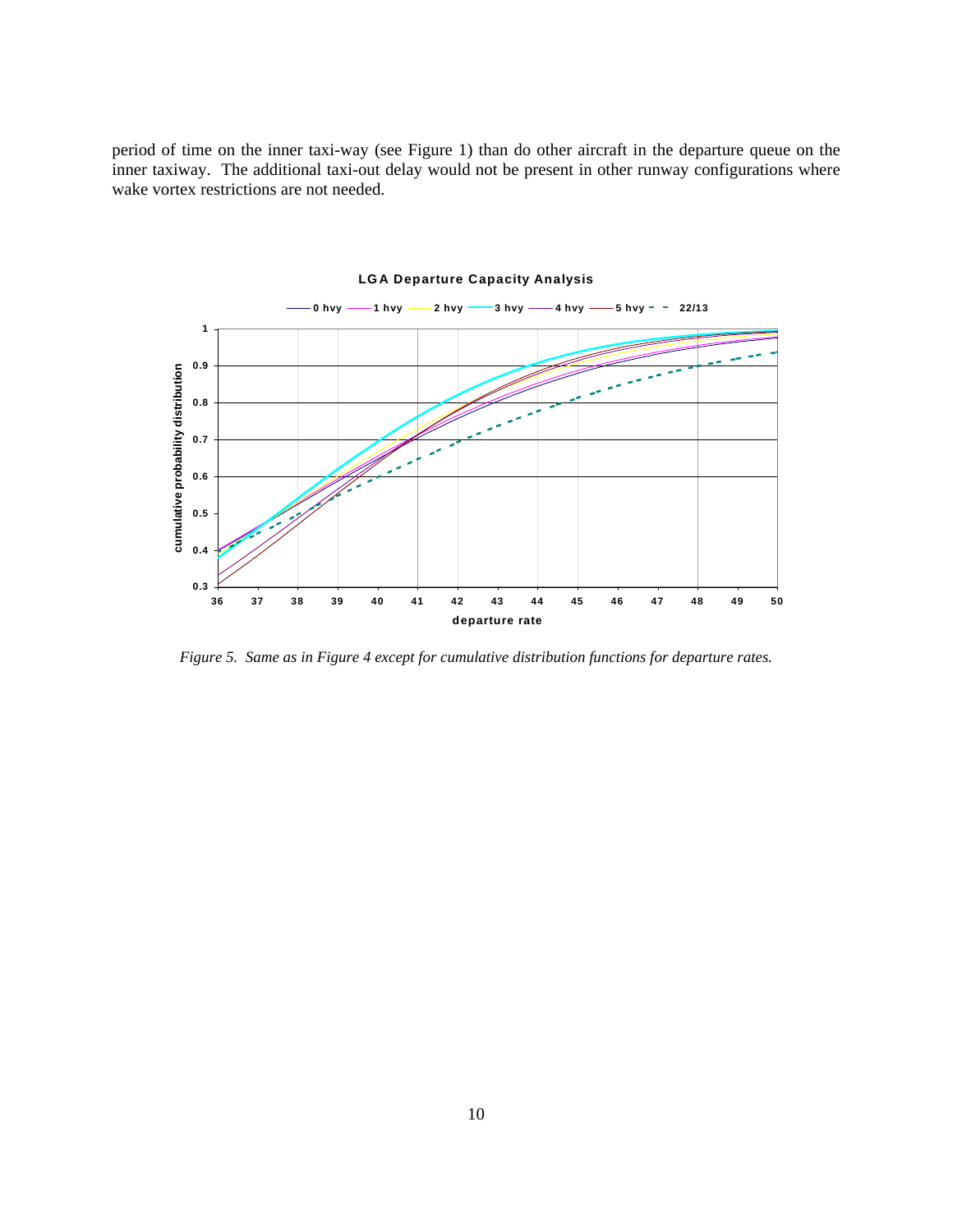

*Figure 6. Taxi-out time distributions for B757/heavies (blue curve) and all other aircraft (green curve). Data based only on hours where arrival rate is 36 or above.* 

It was assumed for the purposes of this study that departure capacity was affected by wake restrictions in the same way arrival capacity was affected, even though the effect could not be captured cleanly in the data. For the top 30% of all hourly departure rates, the rates in 22/31 are consistently between 2-3 aircraft per hour less than rates achieved in 22/13, providing partial evidence that the wake vortex restrictions are having an effect on departure capacity. We know that if the first plane in line for departure after a heavy/B757 takeoff must wait extra time for his takeoff roll because of wake vortex restrictions, there will be extra departure delays for the entire departure queue.

Suppose we assume the sustainable arrival capacity corresponded to the cumulative probability of 0.8 on the distribution curve in figure 4. If there were no heavy departures in a given hour, the capacity would be taken to be 44 arrivals. Figure 7 shows that the arrival capacity at LGA when in 22/31 (and we will assume departure capacity as well) varies almost linearly as a function of the number of heavy/B757 departures. For the purposes of this study, we will define the linear capacity model to be:

$$
C_{22/31}(t) = C_O - C_1^* h(t) (1)
$$

Where  $C_{22/31}(t)$  is arrival or departure capacity in the 22/31 configuration for hour *t*,  $C_0$  is the sustained achieved capacity with no wake vortex restrictions,  $C_1$  is a constant taken to be 1 based on figure 7, and h(t) is the number of heavy departures for hour  $t$ . The question of setting the value of  $C<sub>0</sub>$  will be discussed in a later section.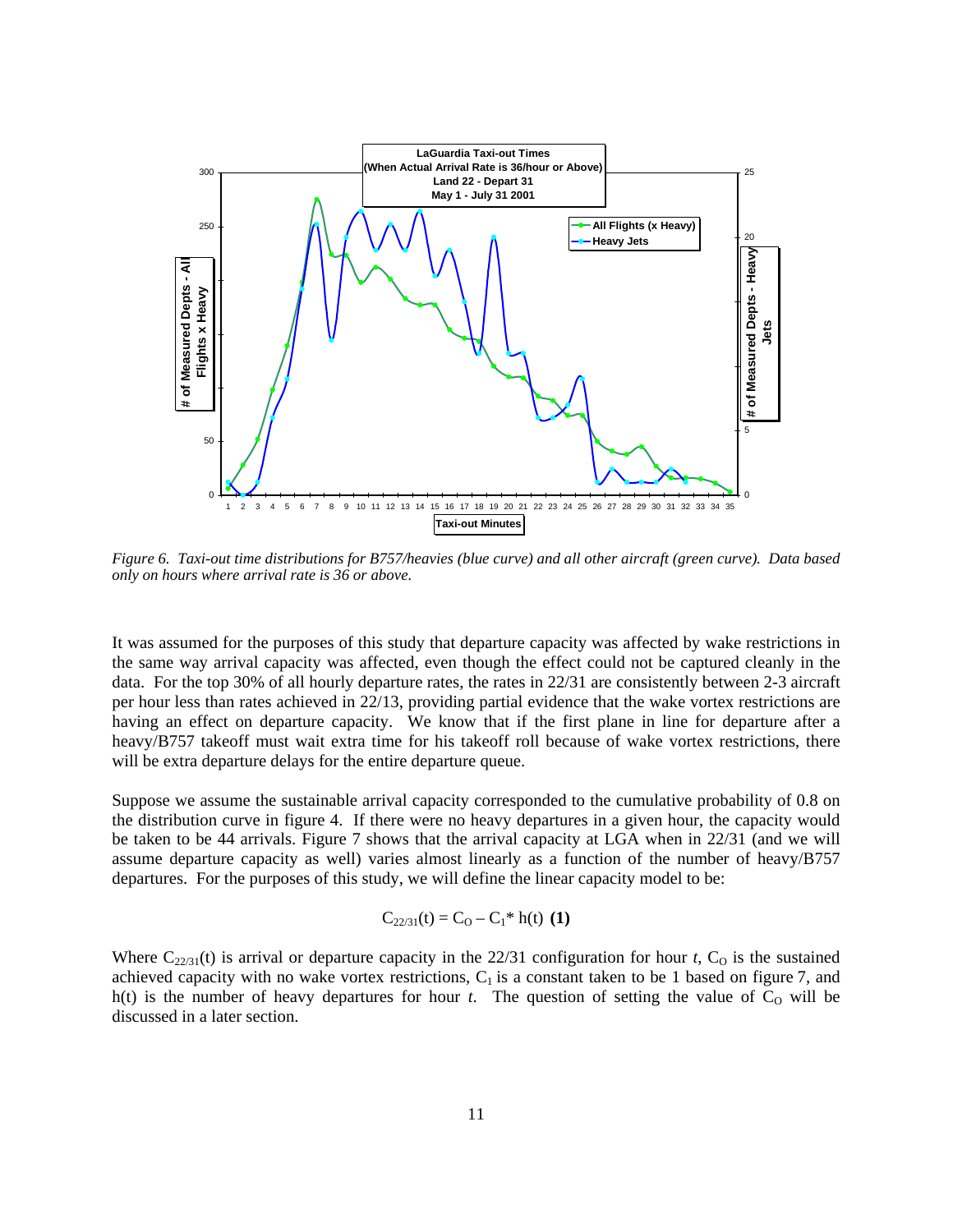

*Figure 7. Plotting hourly arrival rates as a function of the hourly heavy departure rate based on a cumulative probability (CP) of 0.8 and 0.65 in figure 4. Rates are rounded to the nearest integer.* 

#### **3.3 DETERMINING CAPACITY IN IFR CONDITIONS**

Capacity was also examined at LGA under IMC conditions. Because low-IMC conditions (defined as ceilings less than 1000 ft and visibility less than 1 mile) were so rare when in this runway configuration, only marginal VMC conditions (ceilings between 1000-3500 feet and/or visibility less than 5 miles) were considered. Methodology was the same as the clear weather analysis in section 3.2, with the distinction that hours were not stratified according to the number of heavy/B757 departures. There were not enough hours with marginal VMC conditions to (hereafter M-VMC) construct a realistic probability distribution based on the number of heavy/B757s.

Figure 8 shows that the achieved arrival rates in the 22/31 configuration are about 2 aircraft per hour less than the 22/13 configuration. Traffic managers generally follow capacity guidelines as given in Table 1 to set Ground Delay Program (GDP) Airport Arrival Rates (AAR) when M-VMC conditions exist and this would tend to bias the data. However, the guidance rates that are followed are based on the assumption that wake vortex restrictions do lower capacity in the 22/31 configuration. Achieved arrival rates in IMC conditions are thus not only a reflection of planned arrival rates but of the expected impacts of restrictions.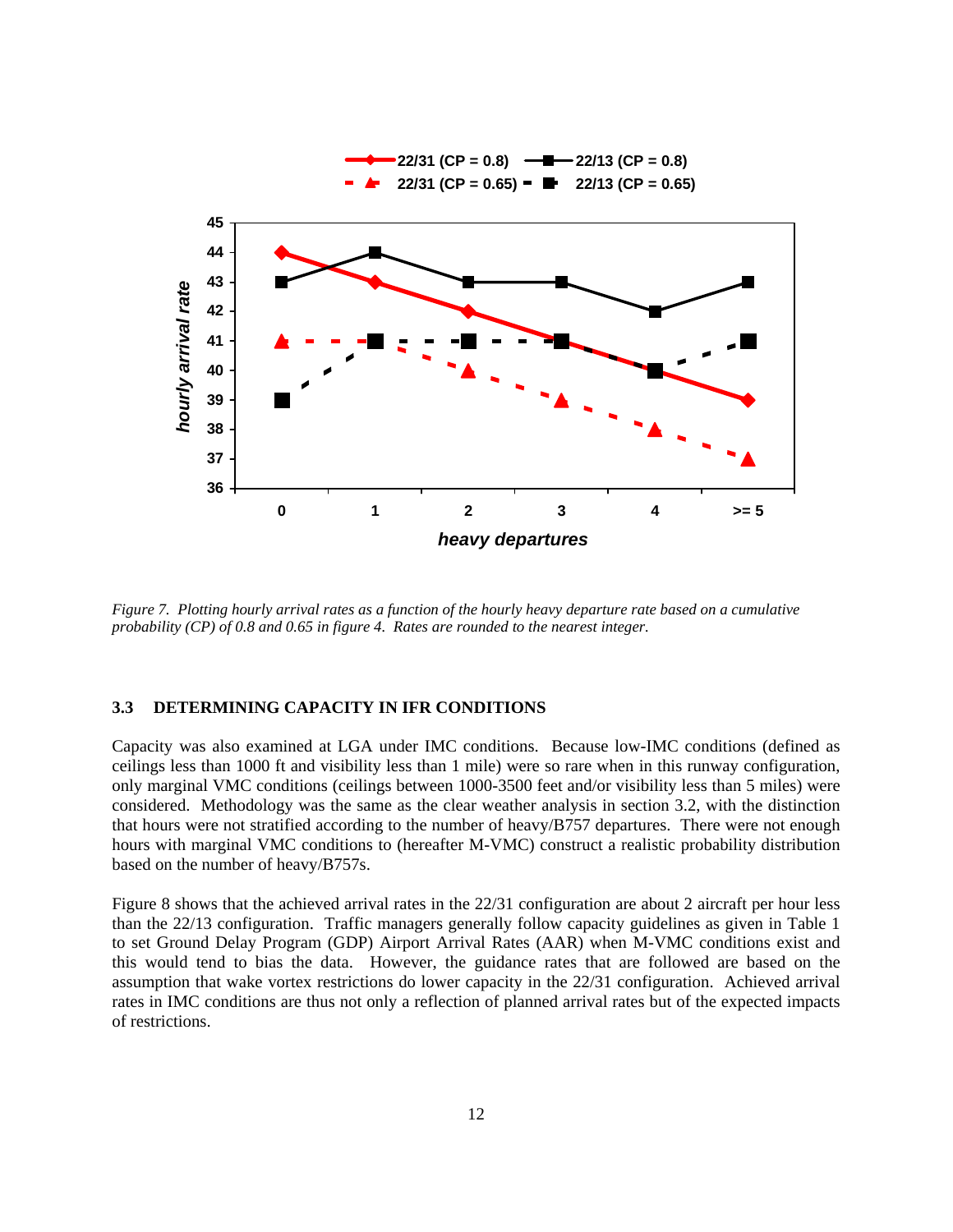

## **Marginal VFR arrival capacity**

*Figure 8. Same as in Figure 4, but with distribution curves for arrival rates in marginal VMR conditions.*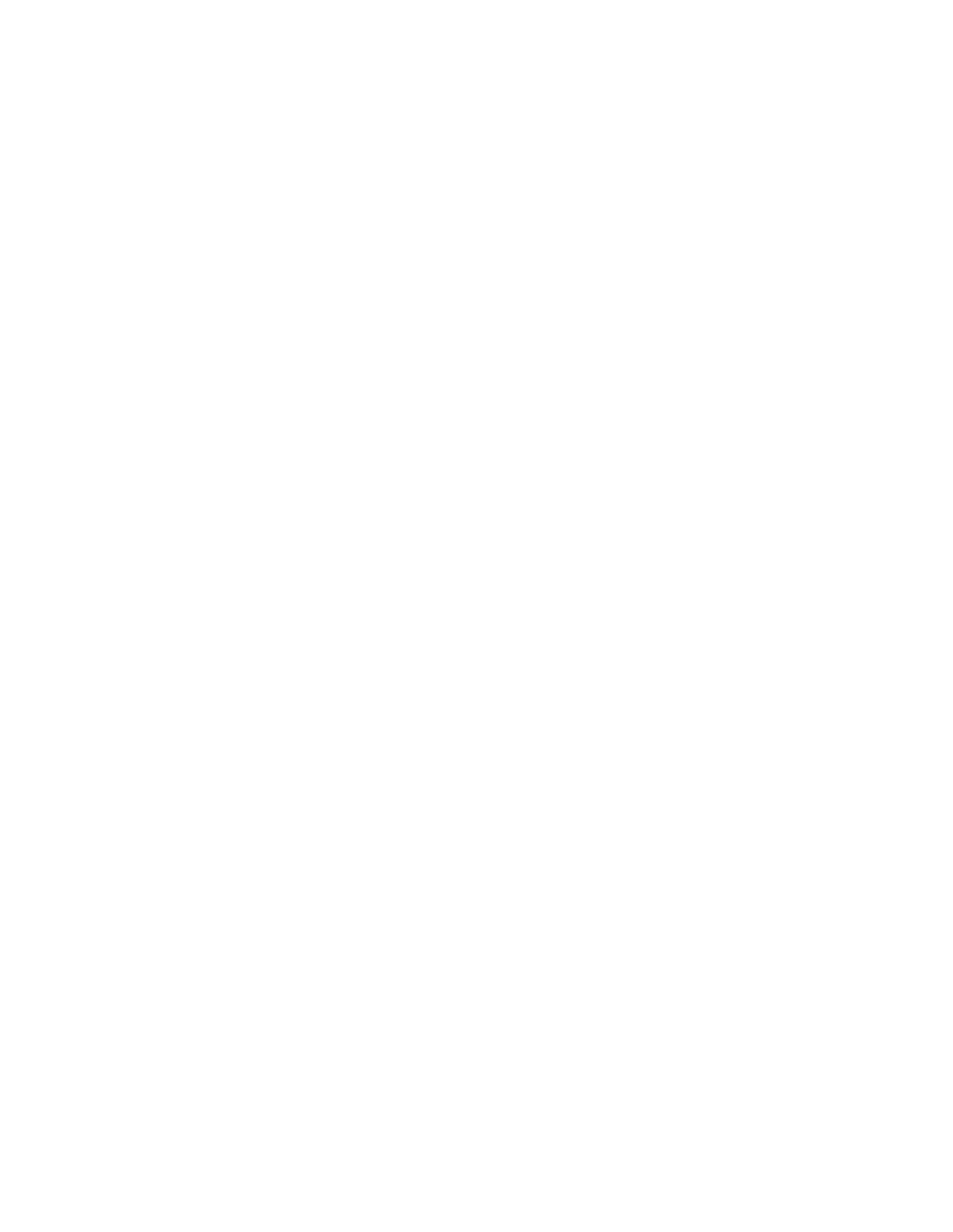## **4. MODELING THE ECONOMIC COST OF WAKE VORTEX RESTRICTIONS**

## **4.1 MODELING APPROACH**

The model used in this study was a queuing model (see [9] for more details). This type of model lends itself naturally to an airport like LGA which generally faces demand that meets or exceeds capacity from early morning until late evening. Any time the demand exceeds the capacity a queue will form either on the runway or as an airborne queue, with the resulting delay quite nonlinear and greatly enhanced as the gap between demand and capacity gets larger.

The model only requires two inputs—demand and capacity—to estimate delay. The previous section described in detail our capacity analysis of LGA. What we did not address was what point on the probability distribution curve to pick as a capacity. Picking 1.00 is misleading because it represents a single 1-hour period of unsustainable maximum landing/departure rates. A controller who is able to land 46 aircraft one hour may be unable to sustain that throughput over several hours. An arrival throughput of 46 one hour may be followed by 40 the next hour. Assuming constant demand on the airport, an average of achieved arrival throughputs for different controllers over several hours on different days gives an approximation of arrival capacity. Different controllers have different experience and skill levels and this is a factor in what throughput rates are achieved.

Our approach to estimating the no-heavy capacity was to use the queuing model with several different capacity numbers (based on the linear model in equation 1) to find a delay profile that best matched the actual delay data. By restricting ourselves to airborne delay, the major factors that one would have expected to contribute to that delay were upper-air winds, volume, MIT restrictions, and other restrictions such as wake vortex restrictions. The sum of the delay due to all such factors should equal the total airborne delay for the day. Delay due to upper-level winds should be relatively constant throughout the day, assuming there are no major shifts in the jet stream. We would also expect to find some small amount of airborne delay even on days with no wake vortex restrictions due to the congestion of the airspace in the Northeast. We would expect the airborne delay on a day in the 22/31 configuration to be greater than the delay in the 22/13 configuration. We would further expect the modeled delay, which takes into account only wake vortex restriction delay, to be less than the airborne delay (which includes delay from factors other than wake vortex restrictions).

## **4.2 CONSTRUCTING CAPACITY AND DEMAND FOR 7 FEBRUARY 2000**

February 7, 2001 was a day with runway configuration 22/31, perfect weather conditions, relatively benign upper-level winds, and very few MIT restrictions or volume related problems (based on Traffic Management Unit (TMU) logs). This day was modeled using the queuing model both to determine the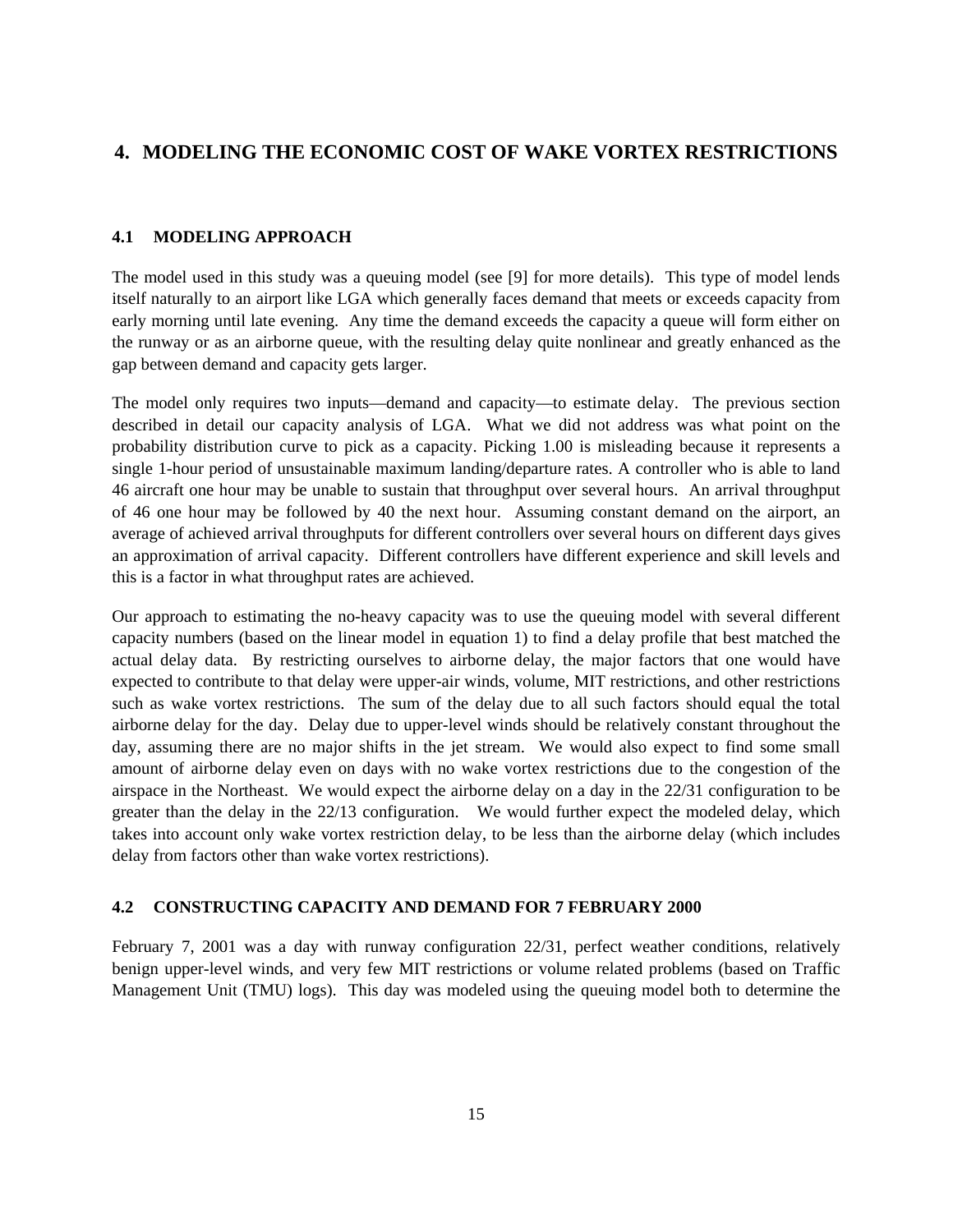amount of delay due to wake vortex restrictions, and to determine the capacity that yielded the model delay profile most similar to the actual airborne delay profile.

A significant challenge was to construct an accurate hourly demand of 7 February 2001. For our purposes we wished to know the LGA hourly arrival demand that the N90 controllers expected in a given hour prior to implementing gaps in the arrival stream. More simply stated—we needed to know the demand while it was still independent of wake vortex spacing restrictions, since it was the delay due to those same restrictions we were attempting to measure. Using actual 22/31 arrival rates as demand does not work because those rates are dependent on the wake vortex restrictions. Another possible way of defining demand was to use the OAG schedule, since it is independent of wake vortex restrictions. It does not include, however, cancellation information, nor is it a comprehensive set of all military, civilian, general aviation, and transport aircraft. As a baseline demand, the OAG schedule was used and cancellations subtracted out. A detailed comparison was then carried out between the OAG schedule and the CATER arrival/departure rates. It was not expected that the hourly profiles would be similar because of the difference between scheduled and achieved traffic rates. As an example, if the capacity between 8:00am and 9:00am was 40 arrivals and the schedule called for 43 arrivals, the three extra aircraft would be pushed into the count of traffic for the 9:00am to 10:00am period. Assuming reservoirs of excess capacity will eventually absorb all aircraft, we would eventually expect to see the average schedule and achieved traffic counts to be similar. To do this, we compared two periods of time that began and ended with reservoirs of excess capacity big enough to absorb any traffic queues. At LGA there are traffic lulls after the morning push and in the early afternoon. We compared OAG data to CATER data during these periods. It was found that CATER and OAG were similar for arrival counts until noon, but that CATER had 6% more traffic on average after that. We added a 6% constant in arrival traffic to OAG for all hours from noon until midnight. This accounts for the extra military, civilian, general aviation, and transport aircraft not in the OAG. For departures the differences were more substantial. It was found that CATER had 15% fewer departures than OGA on average between 6:00am and 9:00am, but afterwards CATER showed 10% more departures on average. Recalling that cancellations were subtracted from the OAG departure count, the schedule was reduced by 15% before 9:00am but increased by 10% thereafter. One key input to the queuing model—demand—was in this way obtained.

With a credible demand constructed, it was fairly straightforward to determine capacity. The hourly heavy departure rate was computed at 15-minute intervals. We then plugged in hypothetical values of the optimum capacity into **(1)** to obtain hourly capacity profiles. In Figure 9 it can be seen that using an optimum capacity of 40 aircraft gives more delay than actually occurred on that day. When we modeled actual delay with an optimum arrival capacity greater than 41 we found that too little arrival delay was produced (greatest average hourly delay was two minutes for an optimum capacity of 42). Modeling an optimum capacity of 41 yielded more realistic values of arrival delay (up to 3-4 minutes on average during peak demand hours) that closely resembled actual airborne delay experienced at LGA when in the 22/13 configuration. For modeling purposes we assumed an optimum hourly arrival/departure capacity of 41 aircraft.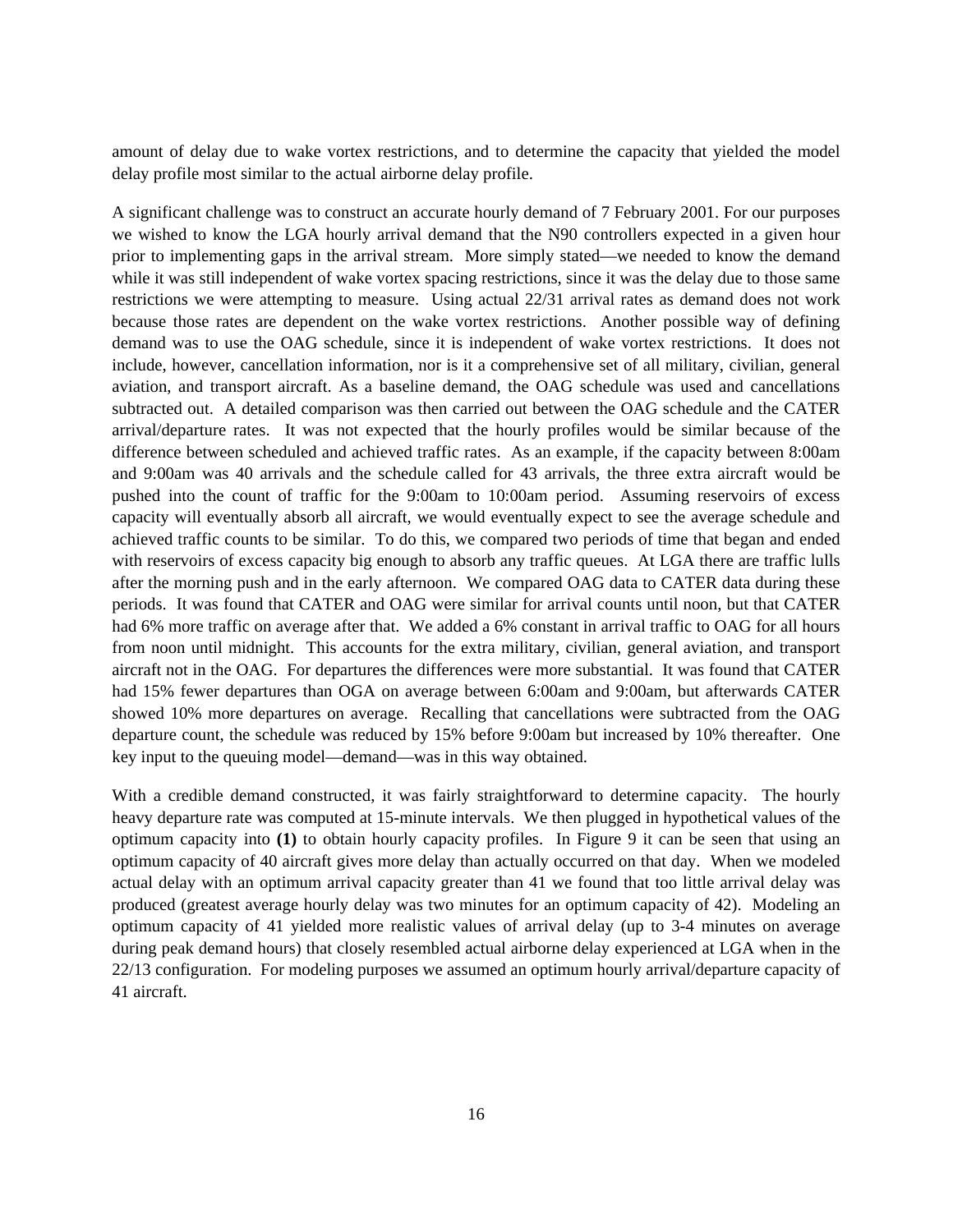

**Finding Optimum Capacity M odeling airborne arrival delay on 7 February 2001**

*Figure 9. Delay profiles obtained from the queuing model using arrival demand from 7 February 2001 and different optimum capacities plugged into equation (1). C0 stands for optimum hourly arrival capacity. The heavy black curve represents actual airborne delay from ASPM.* 

## **4.3 COST OF WAKE VORTEX RESTRICTIONS ON ARRIVAL DELAY FOR 7 FEBRUARY 2000**

To obtain the cost in delay minutes of wake vortex restrictions on 7 February 2001, the queuing model was run twice. The first run used the arrival demand outlined above and a constant optimum arrival capacity of 41. All rates were hourly and calculated in 15 minutes intervals. The delay from the first run was assumed to be unavoidable delay. The model was then run a second time with the same demand profile and a variable wake vortex capacity value based on the linear capacity model of **(1)**. The delay difference was calculated between the two queuing runs and taken to be the cost in minutes of the wake vortex restrictions. Figure 10 shows the modeled arrival delay, demand profile and actual airborne delay for 7 February 2001. The total cost of wake vortex restriction delay was 15 hours. If we had chosen a capacity of 42, the cost would have been 6 hours, while a capacity of 40 would have sharply increased the cost to 36 hours. This demonstrates the sensitivity of modeled delay to the chosen optimum capacity.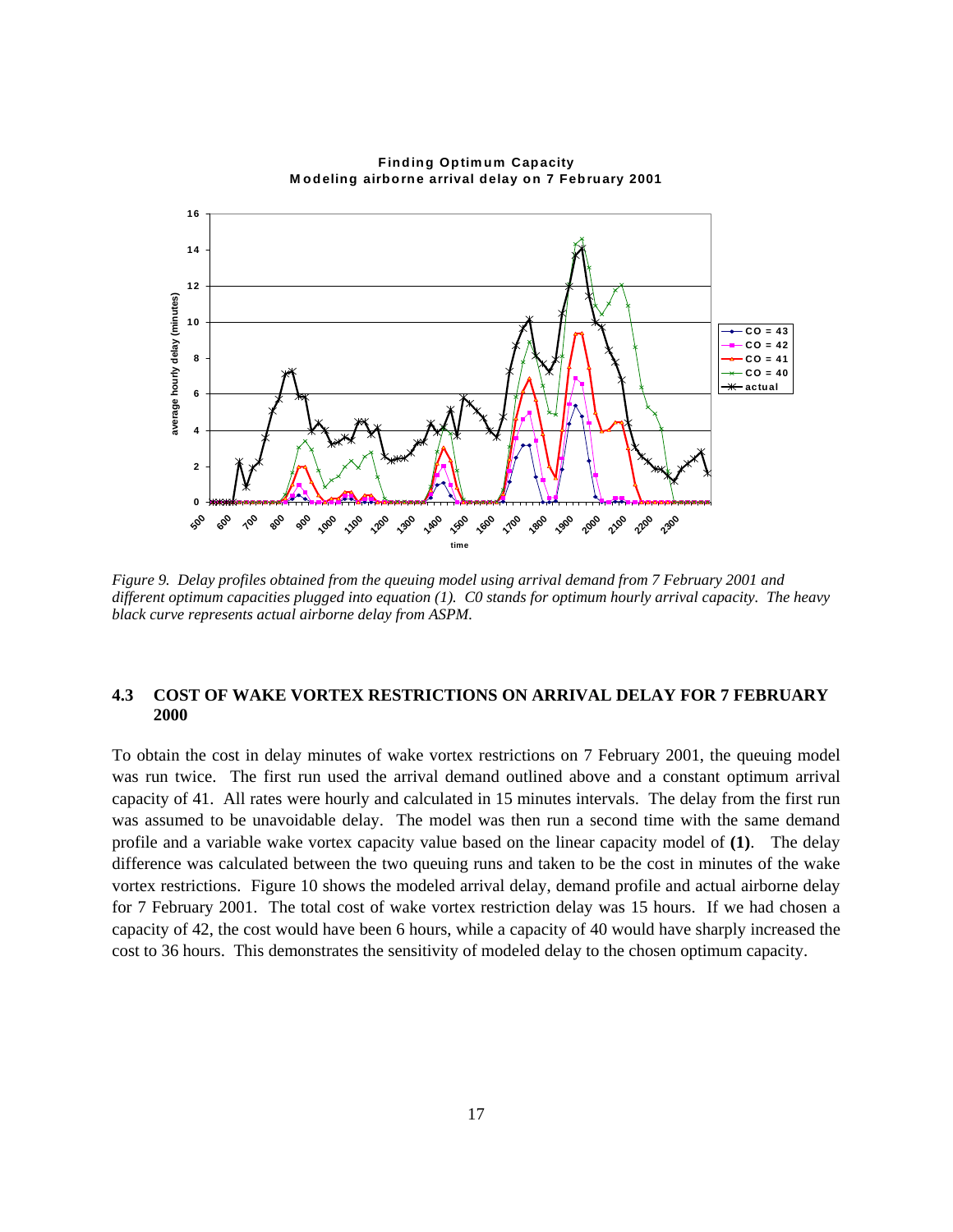

#### **15 hours of arrival delay due to Wake Vortex restrictions**

*Figure 10. Average arrival delay in minutes (blue bars) calculated using the queuing model and subtracting out delay from a model run using constant optimum capacity of 41 (black line). Demand and capacity are based on 7 February 2001.* 

## **4.4 COST OF WAKE VORTEX RESTRICTIONS ON DEPARTURE DELAY FOR 7 FEBRUARY 2000**

Figure 11 is the same as figure 10 but for departure delay. We compared modeled delay with Aviation System Performance Metrics (ASPM) taxi-out delay. This is reasonable since aircraft must wait extra time in the departure queue on the taxiway when a heavy/B757 takes off. The total modeled cost of wake vortex restrictions for departures was calculated to be 33 hours. Choosing a capacity of 42 would have decreased the modeled cost of the restrictions to 18 hours, while a capacity of 40 would have increased the modeled cost of delay to 65 hours.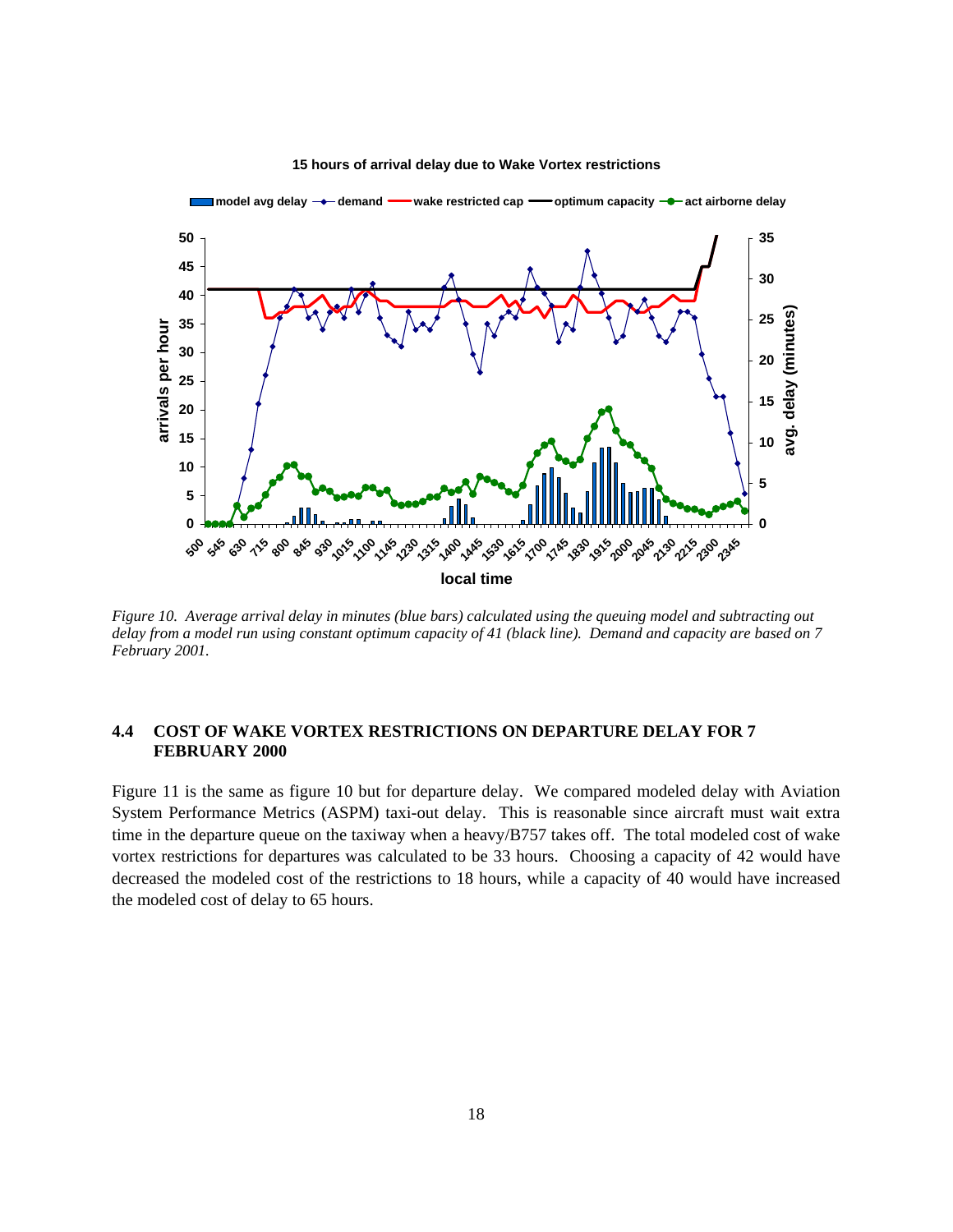

#### *hours of departure delay due to Wake Vortex restrictions*

*Figure 11. Same as in Figure 10 but using demand data for departures on 7 February 2001. The green curve represents average hourly taxi-out delay from ASPM.* 

#### **4.5 ANNUAL COST OF WAKE TURBULENCE SEPARATION STANDARDS AT LGA**

To find the total amount of time that LGA operates in the 22/31 configuration in a year, we first calculate that on average LGA is in IMC conditions 25 days a year. A runway usage chart was then calculated taking a two-year average of the frequency of all LGA runway configurations between 1999-2000. Figure 12 shows that the 22/31 configuration was used 19% of the time, which translated into approximately 70 full days per year. Subtracting the 25 days with IMC conditions, we obtained the result that the average annual total number of hours with VMC conditions in the 22/31 configuration at LGA was equal to about 45 days per year. Using the earlier queuing model results, we found that wake turbulence separation standards on these days cost 48 hours of delay per day, giving an annual delay of 2160 hours.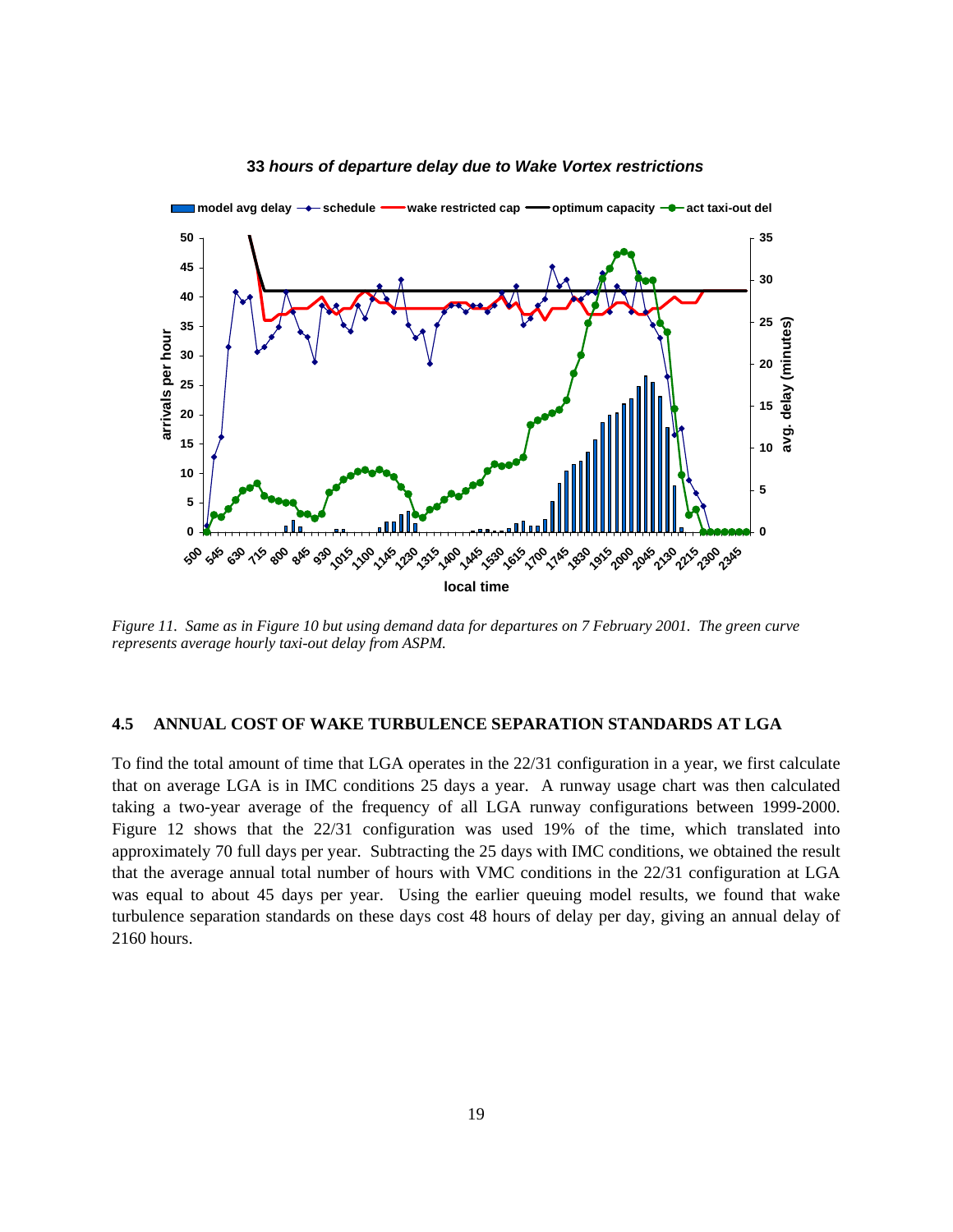

*Figure 12. Runway usage frequency at LGA based on a two year average of 1999-2000. Data source is CATER.* 

To complete the analysis of the cost of wake turbulence separation standards at LGA, we modeled the cost of restrictions during M-VFR conditions at LGA with a 22/31 configuration. Our previous analysis of capacity in VMC at LGA showed a capacity that corresponded to 0.65 on the cumulative distribution curve in figure 4. It was assumed that for M-VFR at LGA, the same point on the cumulative distribution curve for M-VFR arrival rates (figure 8) would give a reasonable representation of capacity in M-VFR at LGA. This yielded a capacity of 36 arrivals per hour without wake turbulence separation standards and a capacity of 34 arrivals with wake restrictions. This was considerably higher than the chart guidance (table 1) and led to a very conservative estimate of the cost of the restrictions.

It was calculated that M-VFR at LGA occurred approximately 25 times per year in the 22/31 configuration, and that the average M-VFR event in that configuration lasted two hours. There were 16 two-hour M-VFR periods considered from 6:00am until midnight (e.g. 6-8,7-9,8-10 etc.). It was assumed that there was an equal probability that M-VFR could occur in each time period. Each time period was modeled using the queuing model, and an average of the delays for the 16 different M-VFR periods was taken. The analysis was done for both arrivals and departures. The total amount of delay computed using this approach (arrival + departure) was 75 hours. A check of ASPM delay data for several of these M-VFR events confirmed that the approach was very conservative, with many of the events causing well over 200 hours of delay at LGA. Multiplying the 75 hours by 25 events gave 1875 hours of delay due to wake turbulence separation standards during M-VFR conditions.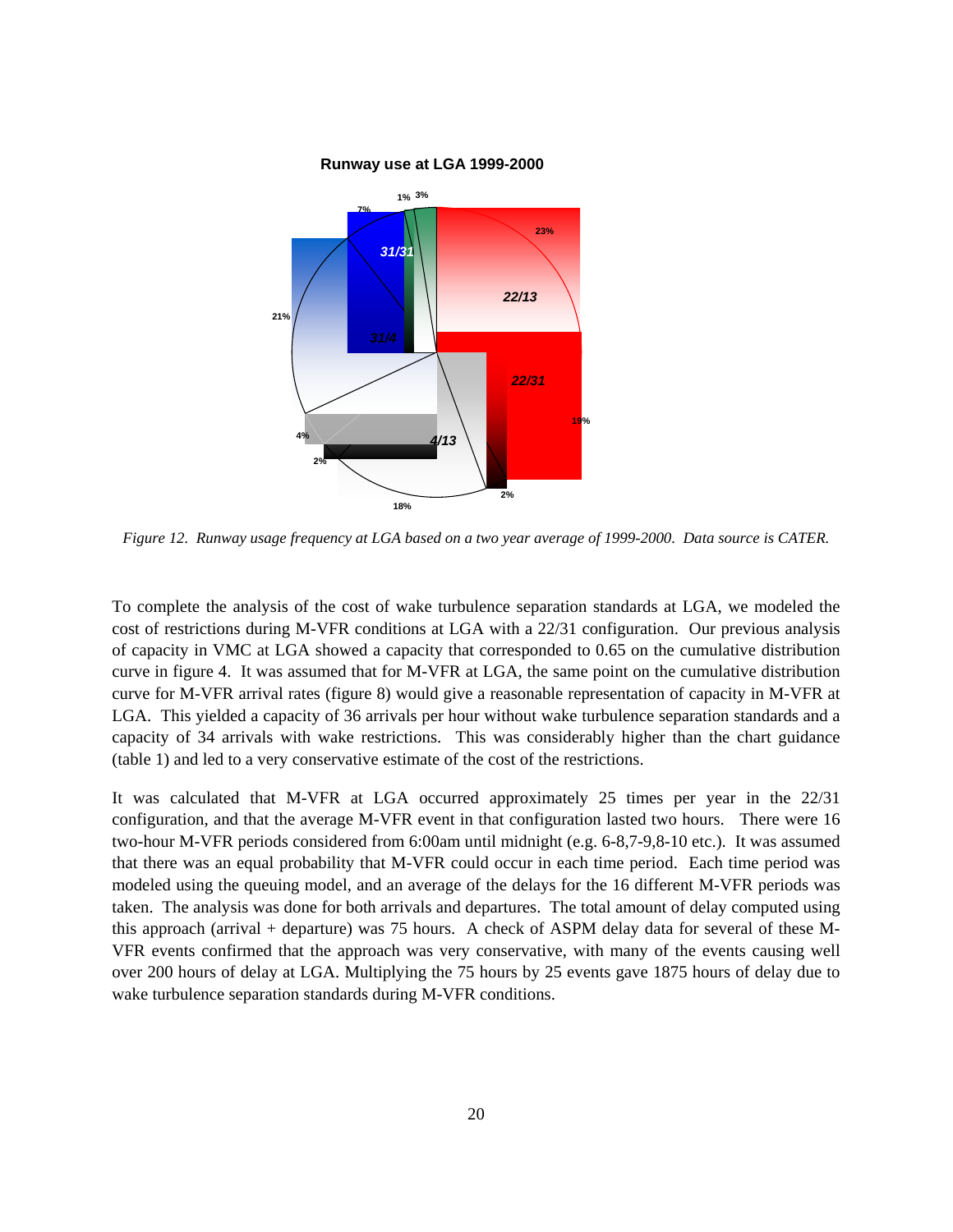One delay savings that may be significantly underestimated in this analysis is the case where there is a thunderstorm passage over the airport and the runways are reconfigured to 22/31. If there has been a significant backlog in arrivals built up due to a ground stop, airborne holding, or ground delay program, any increase in capacity such as a reduction of wake turbulence separation standards would greatly increase delay savings. This is because of the non-linear nature of the queuing model.

The official FAA value for the cost of an hour of delay to the airlines is \$3,093 in direct operating costs (DOC) (Hoffer et al., 1998). We calculated the annual cost of wake vortex restrictions in the 22/31 configuration at LGA to be:

## DOC to airlines: **[ 2160 hrs (VFR) + 1875 hrs (M-VFR) ] \* \$3,093 ~ = \$12,000,000**

The 4035 hours delay at LGA due to wake turbulence separation standards does not include downstream delay or cost to passengers.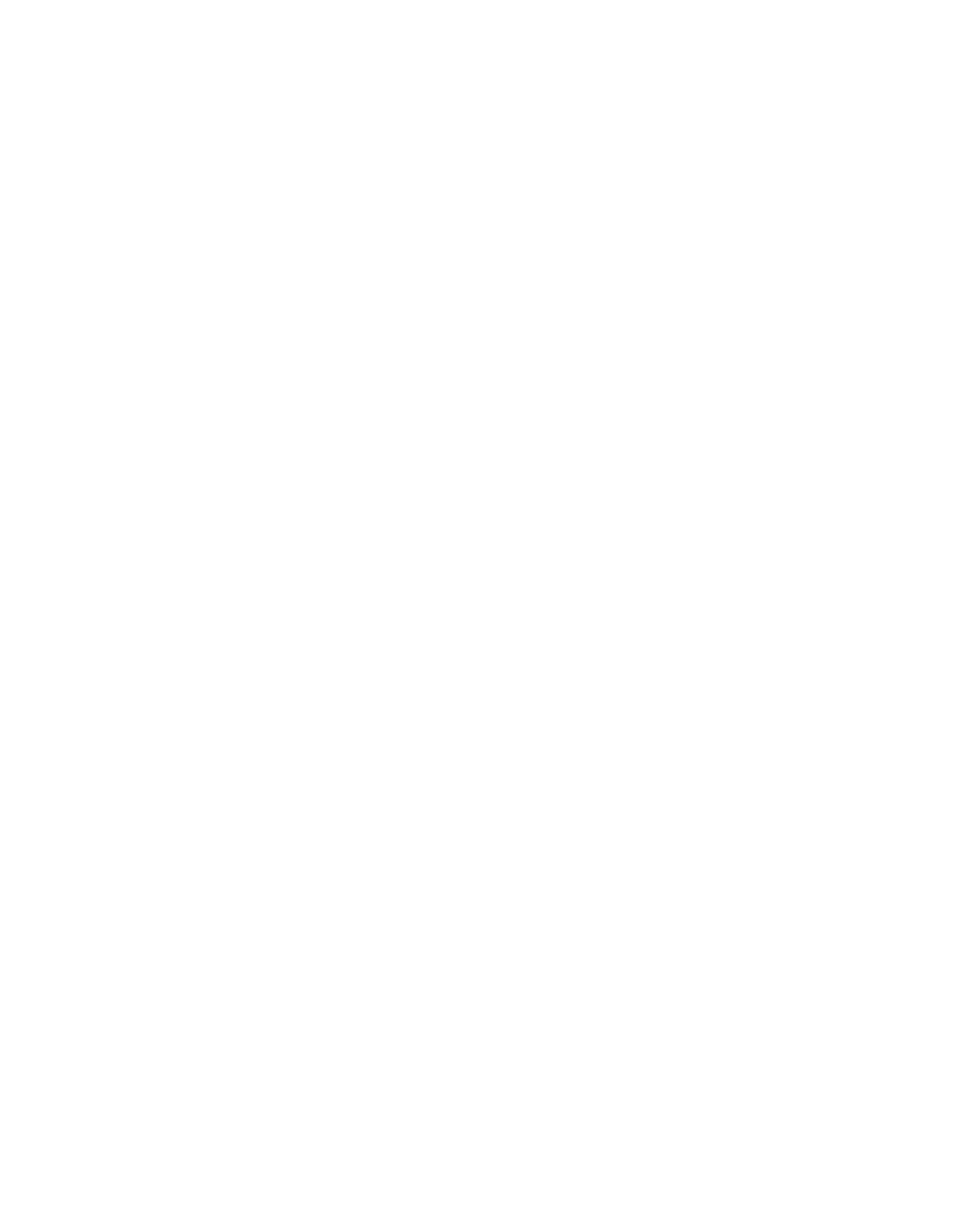## **5. IMPACTS OF INCREASING DEMAND AND CHANGES IN FLEET MIX**

## **5.1 DELAY GROWTH FOR INCREASING DEMAND**

Following the tragic events of 11 September 2001, demand dropped by 20-30 percent at the major NYC airports. Most people in the aviation industry expect traffic levels to rebound to where they were prior to the terrorist attacks and to eventually climb to record levels during the next decade. When slot restrictions were imposed again in February of 2001 at LGA, traffic levels fell by about 10%. As a result, the daily GDPs were dropped and delays lowered dramatically.

Because delay is so sensitive to the amount that demand exceeds capacity, the effect of wake turbulence separation standards on delay grows rapidly as daily demand grows at LGA. We modeled the difference in daily delay growth between the 22/31 configuration and the 22/13 configuration with hypothetical demand growth at LGA. Figure 13 shows that as demand grows by 8% above spring 2001 levels, there is only a small increase in the amount of daily delay in the 22/13 configuration. However, assuming the lowered capacity profile of this study in the 22/31 configuration, figure 13 shows that delay grows almost exponentially in the 22/31 configuration, with the difference in delay hours between the two runway configurations about 300 hours with daily operations of 1318 aircraft. This difference grows to 450 hours as daily traffic rises a further 2% to 1342 aircraft, about where it was during the fall of 2000. These results suggest that reducing wake turbulence separation standards would allow traffic levels at LGA to rise without a corresponding large increase in delay.

#### **5.2 INCREASING THE PERCENTAGE OF HEAVY/B757S IN FLEET MIX**

Traffic levels experienced during the fall of 2000 at LGA made it clear that the airport was unable to accommodate that level of traffic without massive increases in delay. There simply is not enough runway capacity. There is motivation, however, to increase the overall passenger throughput of the airport because of its close proximity to Manhattan. One strategy is to increase the size of aircraft. Heavy jets and B757s currently account for about 10% of the overall traffic mix at LGA. What would happen if the percentage of heavies/B757s were to increase?

We assumed the linear capacity model of equation **(1)** to determine the relationship between airport capacity and the number of heavy/B757 departures each hour. Figure 14 shows that if the percentage of heavies were to double, delays would rapidly become unacceptable because of the corresponding loss of capacity. We did not account for the increased probability of a heavy/B757 arrival following a heavy/B757 arrival, since the reduction in spacing to 4nm with this leader-follower pair would not have a significant impact with a doubling or tripling of the percentage of heavy/B757s. An analysis of passenger capacity was also made to determine if passenger capacity would increase as a result of such a strategy. An analysis of CATER data showed the average non heavy/B757 aircraft at LGA has a capacity of 120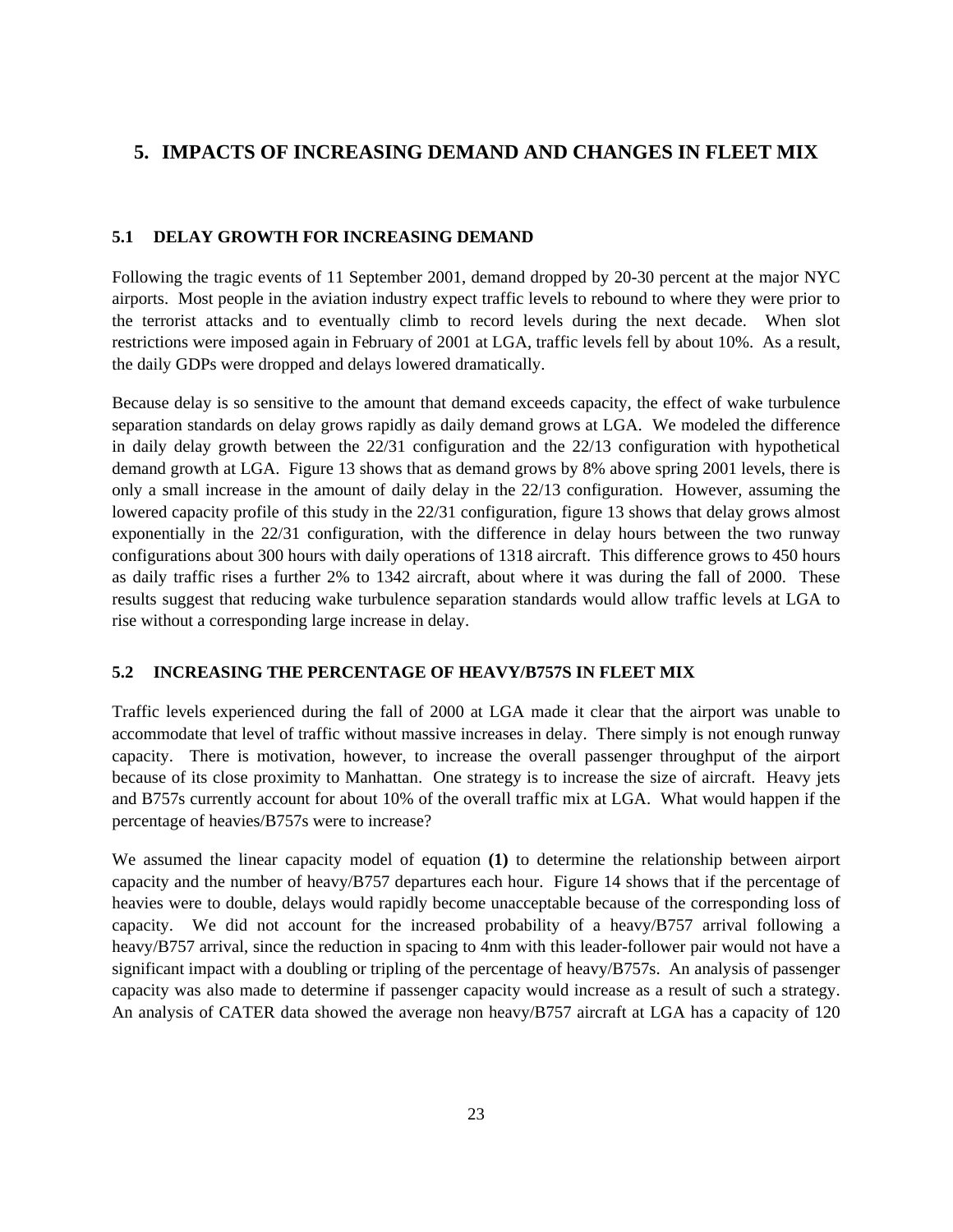passengers, while the average capacity of a heavy/B757 is 220 passengers. Figure 15 shows that passenger capacity would not increase with such a strategy because of the corresponding loss of arrival/departure capacity as a result of increased wake turbulence separations. It would be significantly better for airlines to maintain the current schedule than to pursue a strategy of more heavy/B757s. However, figure 15 also shows that if wake turbulence separations were eliminated or reduced it would make sense to increase the percentage of heavy/B757s. Passenger capacity would significantly increase without a corresponding large increase in delay.



**LGA delays as a function of yearly demand increase**

*Figure 13. LGA delays as a function of yearly demand increase at LGA. The current demand is based on 7 February 2001 and is the sum of arrivals and departures. Results are based on the queuing model.*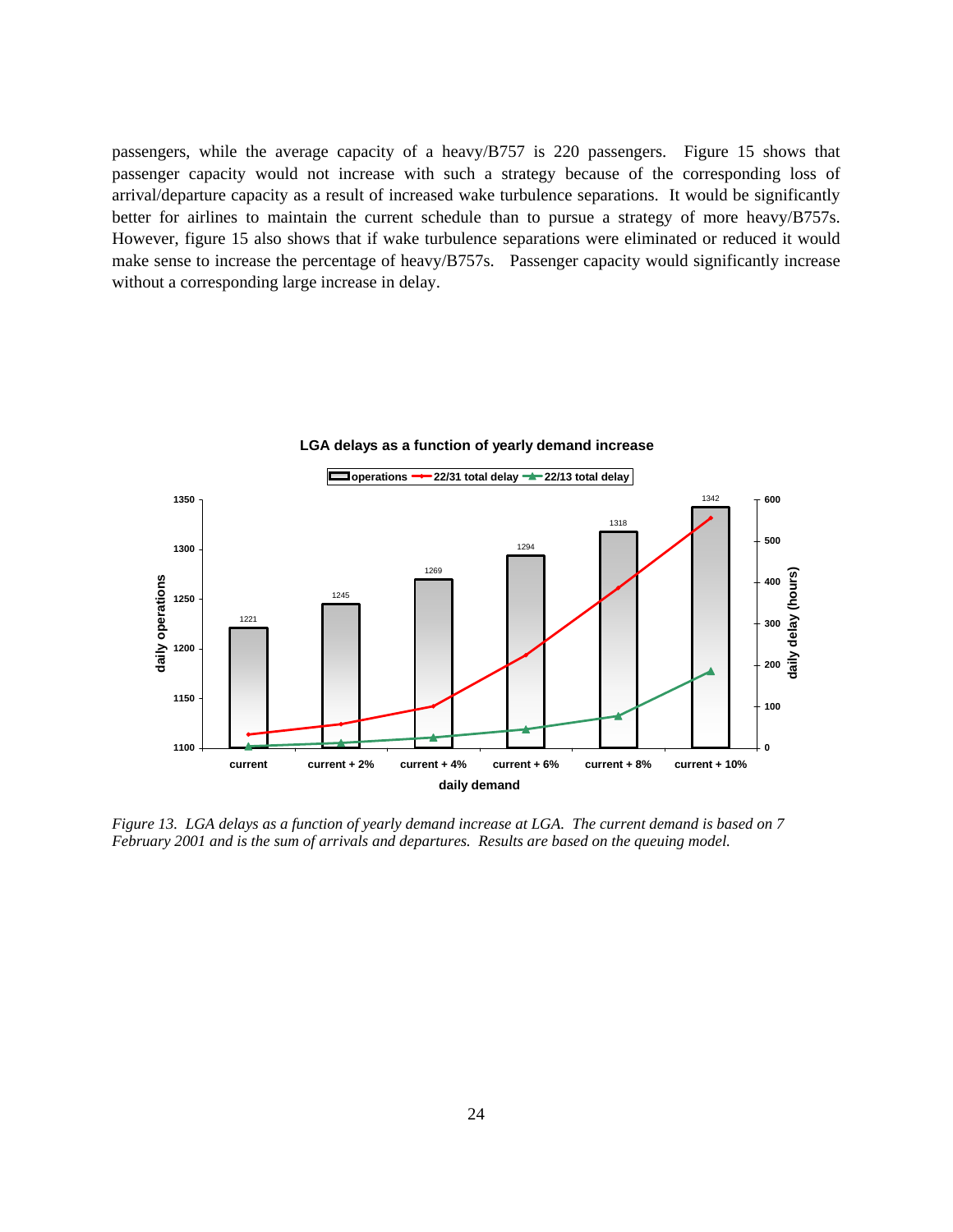

**Delays resulting from increase in heavy/B757 jet usage at LGA with current wake turbulence separations**

*Figure 14. Hourly delay at LGA that results from increased percentage of heavy/B757 aircraft.* 



*Figure 15. Hourly passenger capacity at LGA as a function of the percentage increase in hourly number of heavy/B757 departures.*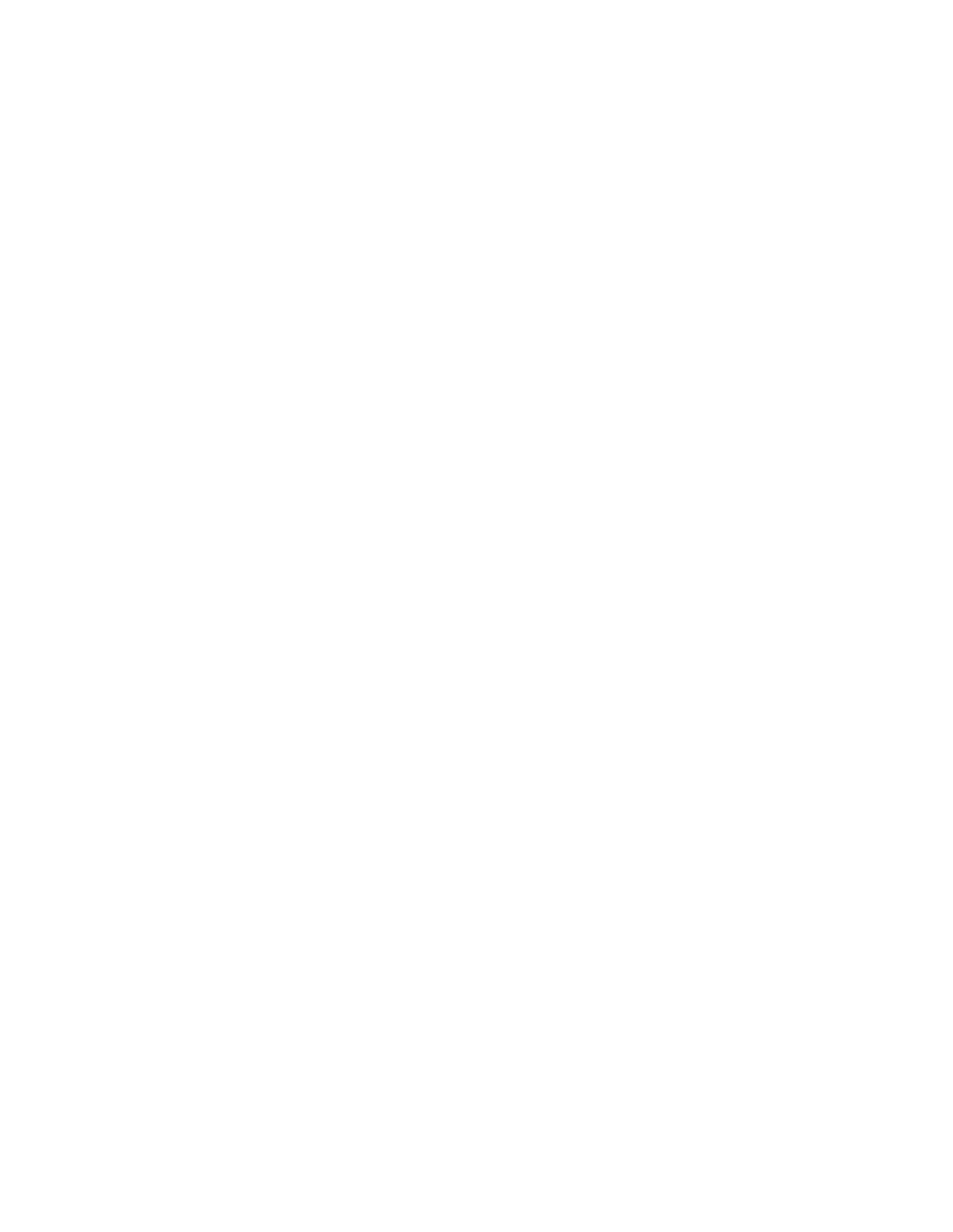## **6. CONCLUSIONS AND RECOMMENDATIONS**

#### **6.1 CONCLUSIONS**

This paper described a detailed methodology to determine the economic impact of wake turbulence separation standards at LGA while operating in the 22/31 runway configuration. It also described the cost of delay associated with wake restrictions as demand increased above pre-September 11 2001 levels, and what would happen to capacity in the alternate scenario that a greater percentage of heavy/B757 aircraft were used. Some of the key findings were as follows:

- 1. The annual DOC of wake turbulence separation standards at LGA is approximately 4000 hours or \$12,000,000. This is a very conservative estimate and does not take into account downstream impacts.
- 2. There is a significant burden on both LGA and N90 controllers associated with the coordination of arrival stream gaps in the 22/31 runway configuration.
- 3. For every heavy/B757 departure, there is a loss in capacity of one departure and one arrival per hour during high demand hours.
- 4. If there were no wake restrictions, delay would remain at an acceptable level if traffic were to increase 10% above current levels.
- 5. With current wake separation standards at LGA, increasing the percentage of heavy/B757s would substantially increase delay without any increase in passenger capacity. The increase in passenger capacity would be much larger without a corresponding large increase in delay if the current turbulence separation standards were reduced.

#### **6.2 RECOMMENDATIONS**

To understand the amount of the wake induced delay that can be recovered requires that a measurement program be undertaken to understand the departure wake life times in the 22/31 configuration. Most wake data are for wakes generated well above ground effects. It is expected that wakes generated near the ground will decay more rapidly than those generated at a higher altitude. Current standards assume a wake life span of about two minutes. If it is found that the wakes from the departing heavy aircraft always decay in some shorter time, say 90 seconds, a significant fraction of the delay can be avoided simply by reducing the size of the required gap in the arrival stream to make room for a heavy departure. It may turn out that a reduction in spacing requires that the wake life span be predicted from knowledge of atmospheric dynamics, such as turbulence or eddy dissipation rate, or it may be that such a prediction will give an additional benefit. A limited amount of data should be taken and analyzed to determine the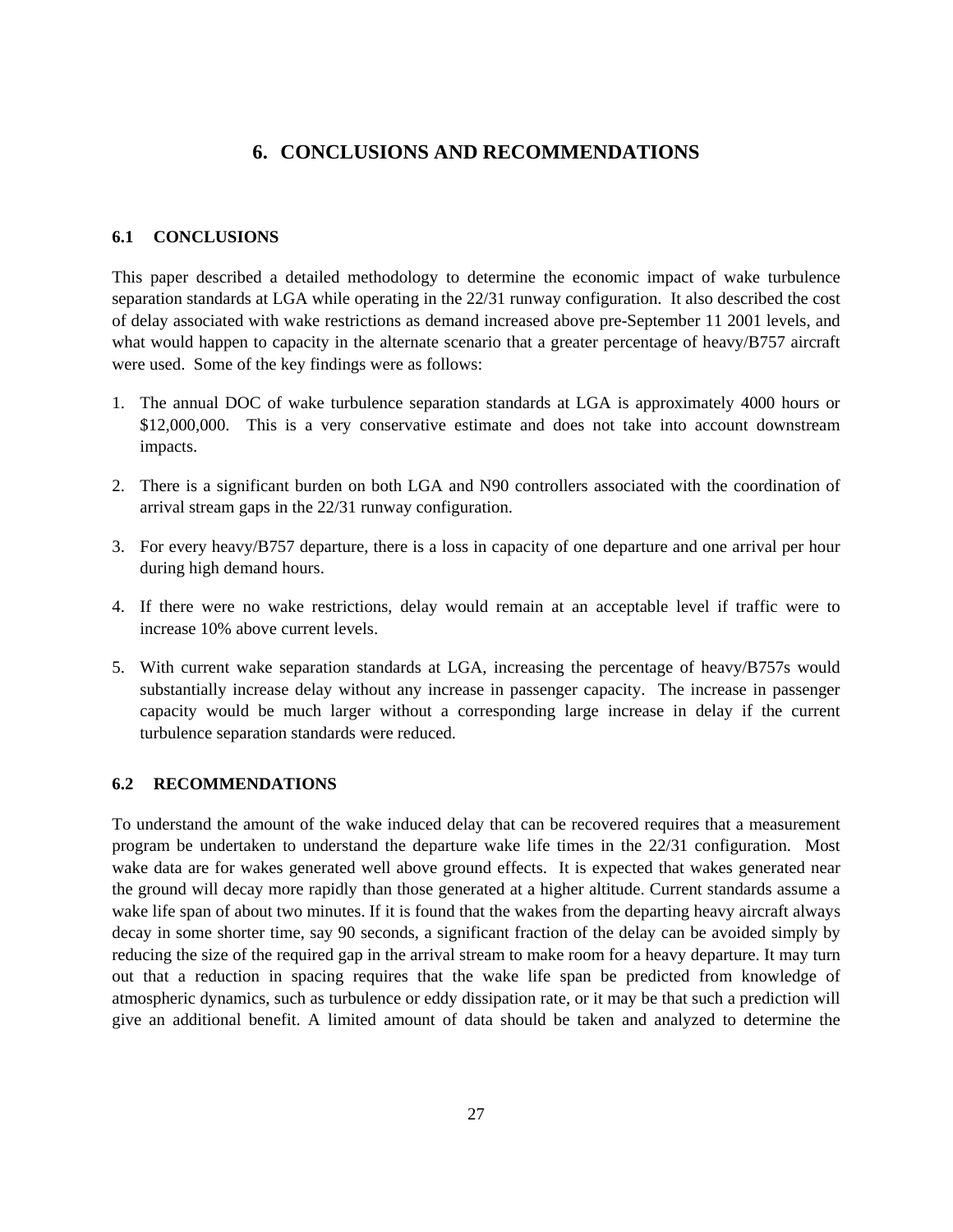feasibility of reducing spacing either as a blanket change to the current spacing standard or by using weather dependent standards.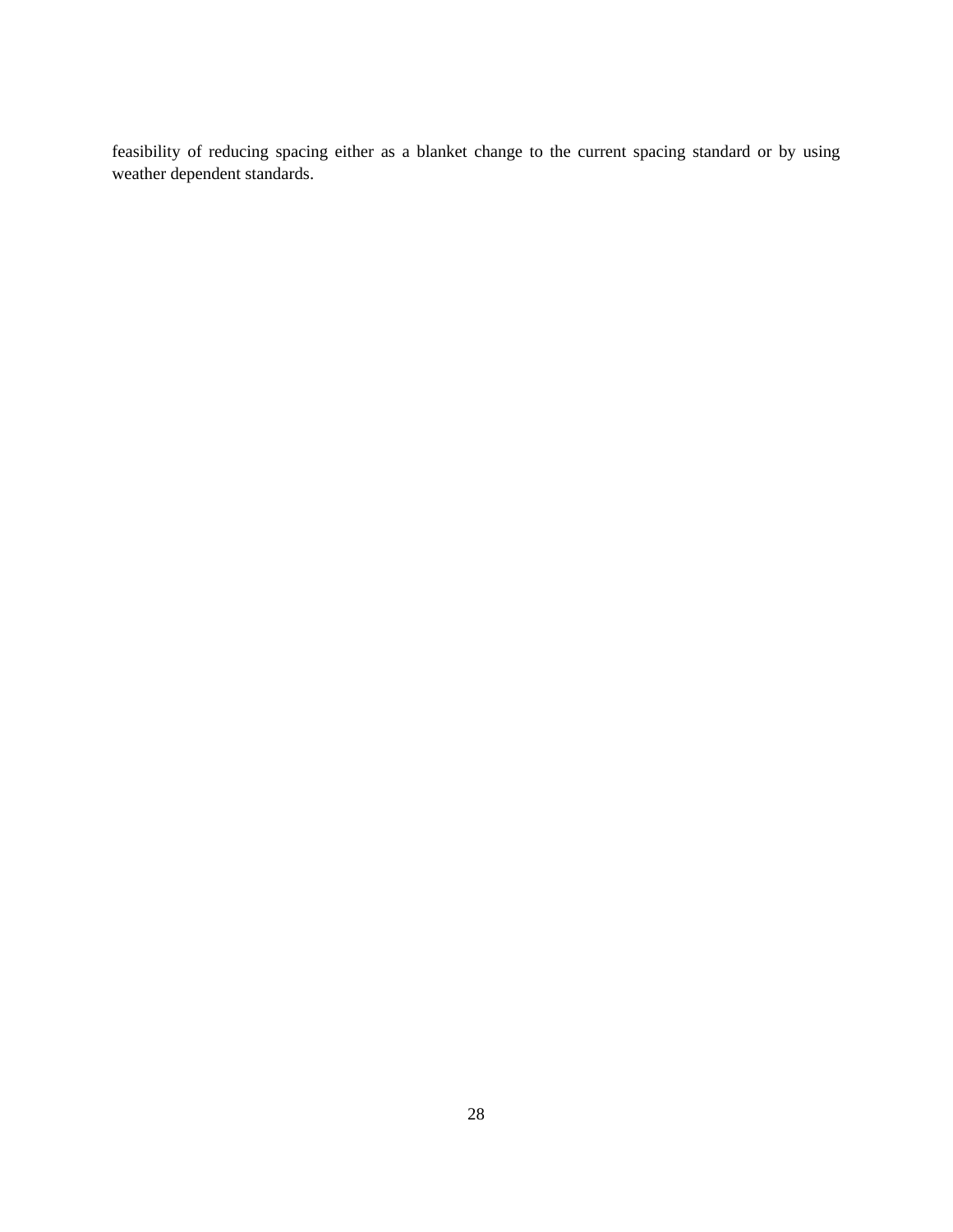# **GLOSSARY**

| AAR          | <b>Airport Arrival Rates</b>                             |
|--------------|----------------------------------------------------------|
| ASOS         | <b>Automated Surface Observation System</b>              |
| ASPM         | <b>Aviation System Performance Metrics</b>               |
| <b>CATER</b> | Collection and Analysis of Terminal Records              |
| CODAS        | <b>Consolidated Operations and Delay Analysis System</b> |
| <b>DOC</b>   | direct operating costs                                   |
| FAA          | <b>Federal Aviation Administration</b>                   |
| GDP          | Ground Delay Program                                     |
| LGA          | New York's La Guardia airport                            |
| OAG          | <b>Official Airline Guide</b>                            |
| TMU          | <b>Traffic Management Unit</b>                           |
|              |                                                          |